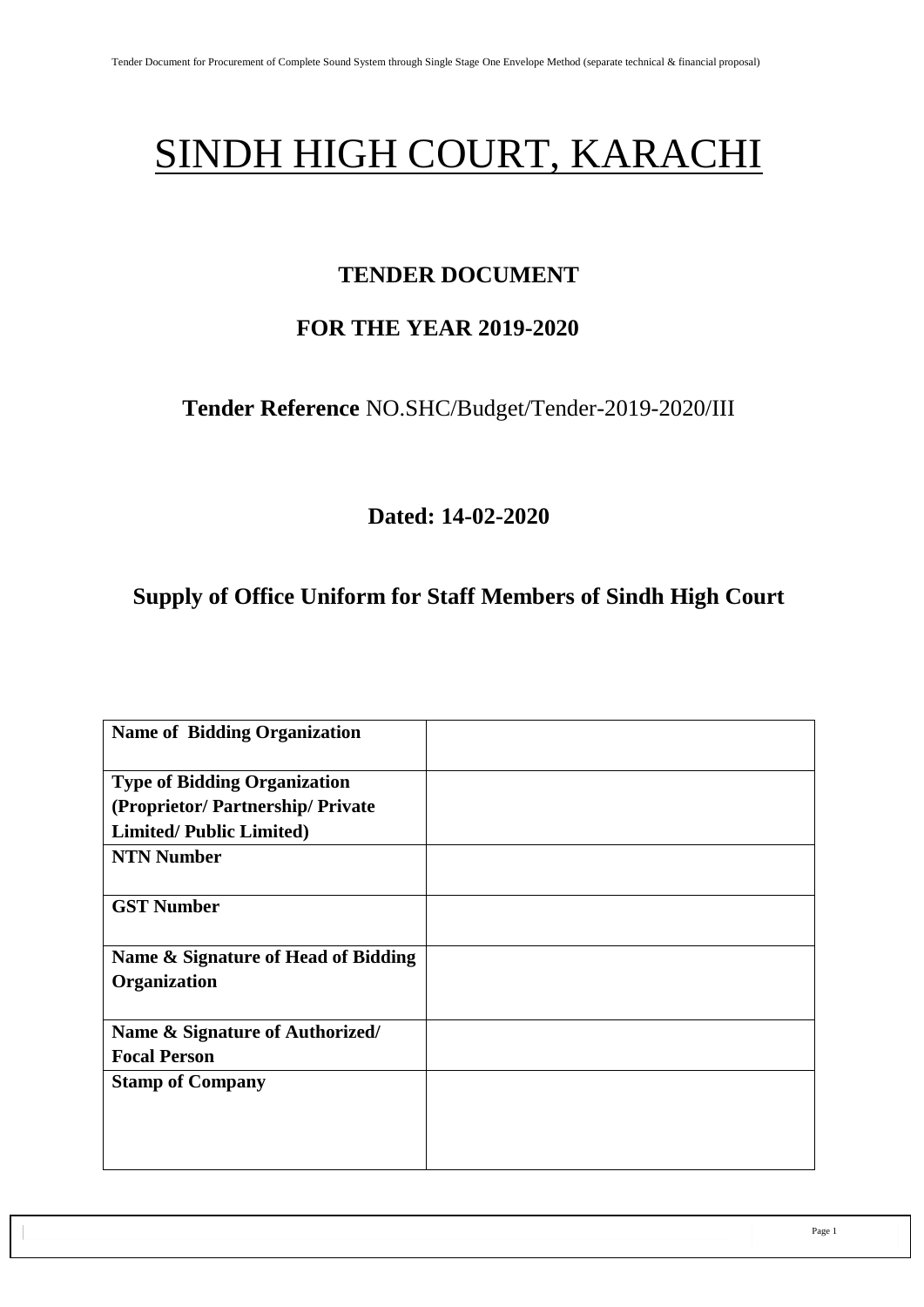# **Contents**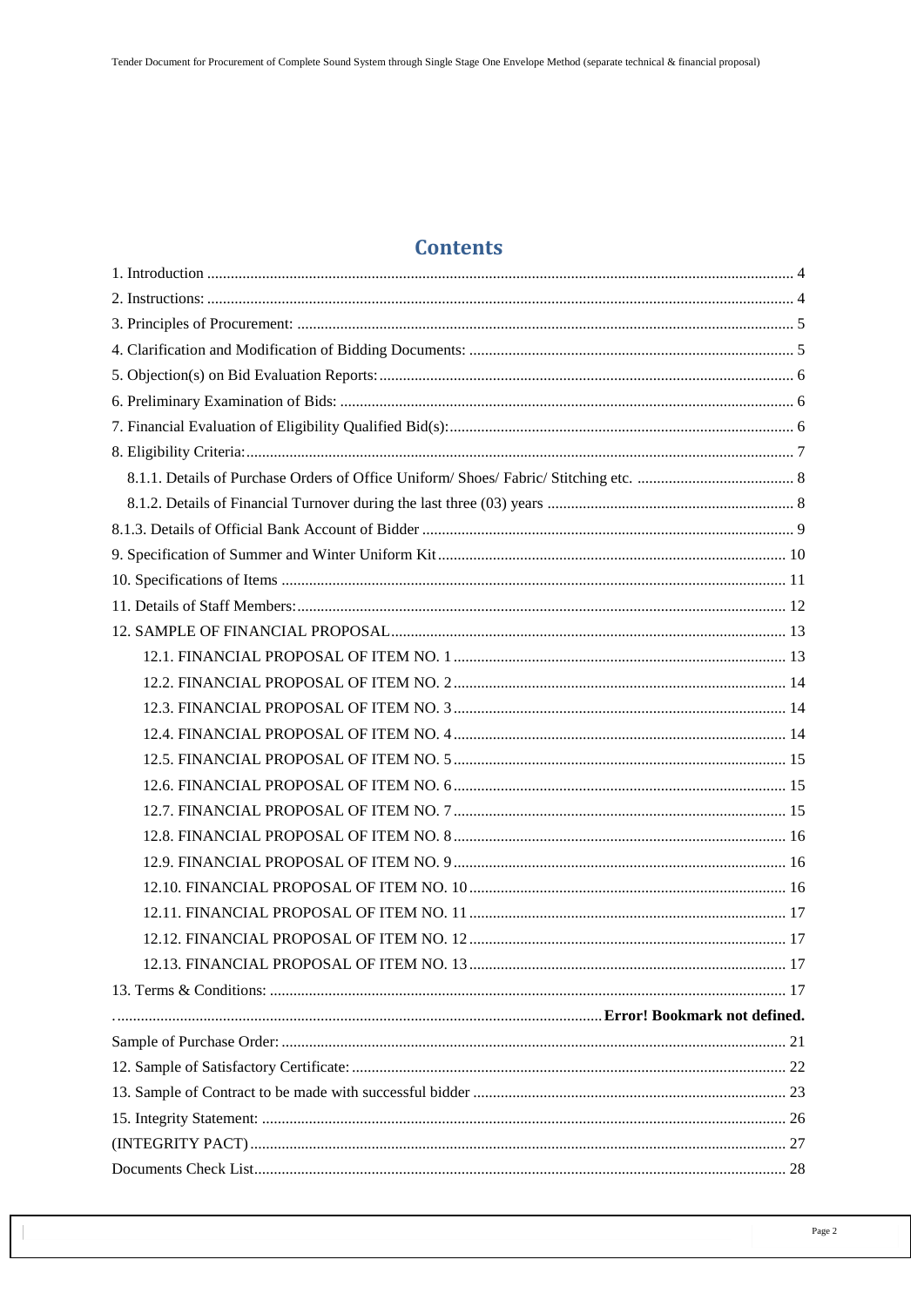Tender Reference No. **Dated** 

**To,** 

**The Learned Registrar, Sindh High Court, Karachi.**

Respected Sir,

We, the undersigned, offer to provide our services for **"Supply of Office Uniform on item wise basis for staff members of High Court of Sindh, Karachi"**, as a Bid, sealed in an envelope. Mr. Mr. holding CNIC No. \_\_\_\_\_\_\_\_\_\_\_\_\_\_\_\_\_\_\_ has been authorized to attend the Bid Meetings on behalf of our organization.

We understand that Sindh High Court is not bound to accept any Proposal you receive and reserves the right to accept or reject any offer and to annul the bidding process and reject all proposals without assigning any reason or having to owe any explanation whatsoever.

The decision of Purchase Committee shall be final and cannot be challenged on any ground at any forum and the Purchase Committee will not be liable for any loss or damage to any party acting in reliance thereon. Sincerely,

**Name: Designation: Name of Company Dated:**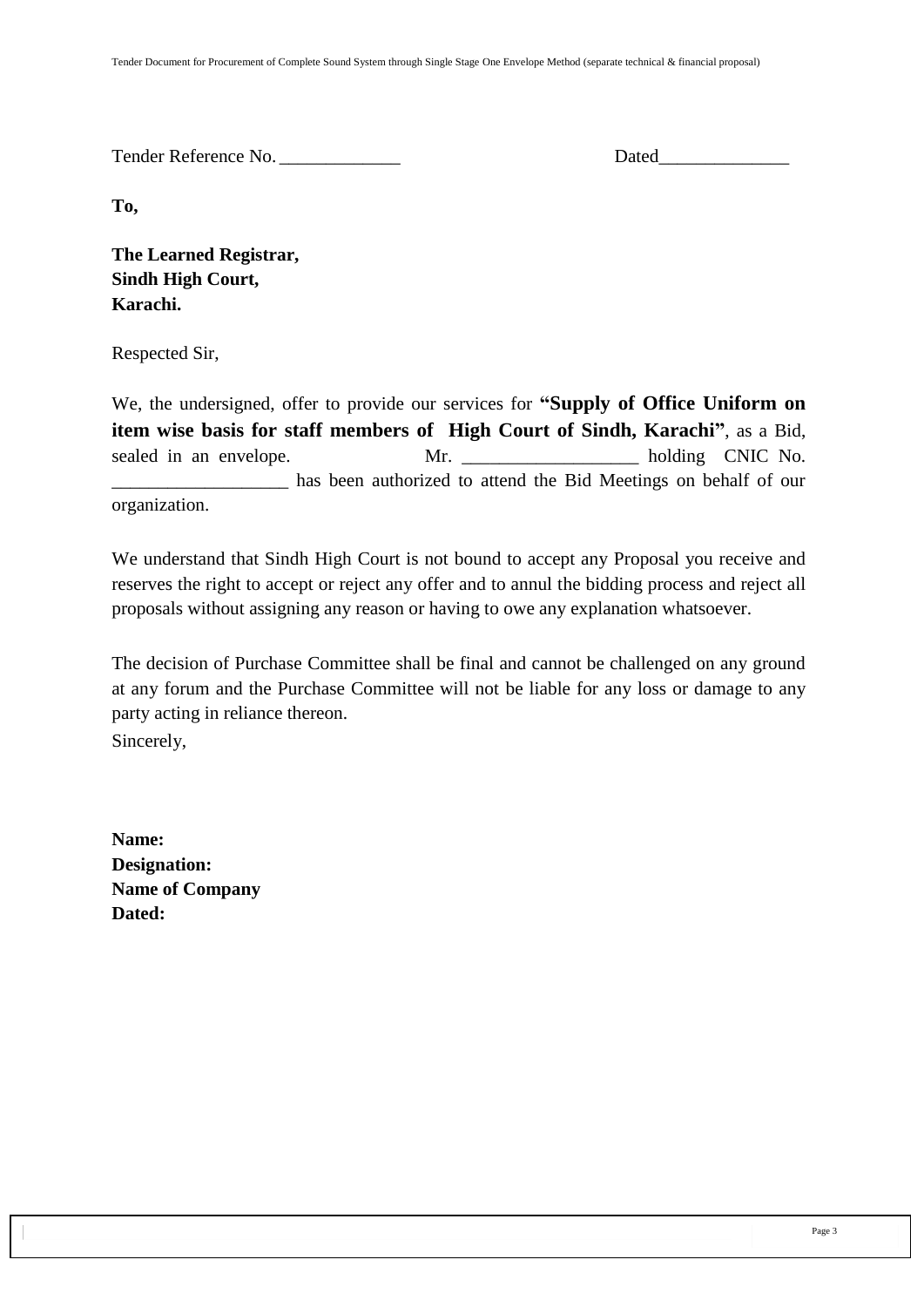### <span id="page-3-0"></span>**1. Introduction**

Dear Tenderer:

The **SINDH HIGH COURT (SHC)** is the highest judicial institution of the province of [Sindh.](https://en.wikipedia.org/wiki/Sindh) We are interested to purchase **OFFICE UNIFORM for Staff Members of High Court of Sindh, Principal Seat, Karachi, on item wise basis,** as mentioned in tender document, from your esteemed firm / agency. **SHC reserves the right to increase/ decrease the** quantities as per requirement in the light of availability of funds, as per rules.

#### <span id="page-3-1"></span>**2. Instructions:**

- (a) The Sindh High Court, Karachi (SHC) expects that aspirant vendors should furnish all the required documents to ensure a transparent and genuine presentation. Therefore, it is necessary to fill in the Tender document meticulously and sign & stamp each and every page. **Moreover, attach required supporting documents according to the requirement**.
- (b) It is of utmost important to fill in the Tender Form in writing in ink or type. Do not leave any column/item blank. **If you want to leave the item/column un-answered please, write "Doesn't Apply/Doesn't Arise**'. If you need more space please attach a paper & clearly mention item/column name or number etc. that referred the column/item of the Tender Form.
- (c) The **last date to submit the Tender Document, separate technical & financial proposals in sealed envelopes is 10<sup>th</sup> June, 2019,** in the Office of the Director General (Finance & Accounts), Sindh High Court, Karachi, as reflected in Tender Notice.
- (d) **Bid Security of 2 % of total quoted amount of all items** will be deposited along with Tender Document in shape of BID SECURITY FORM/ PAY ORDER/ BANK DRAFT as reflected in tender notice.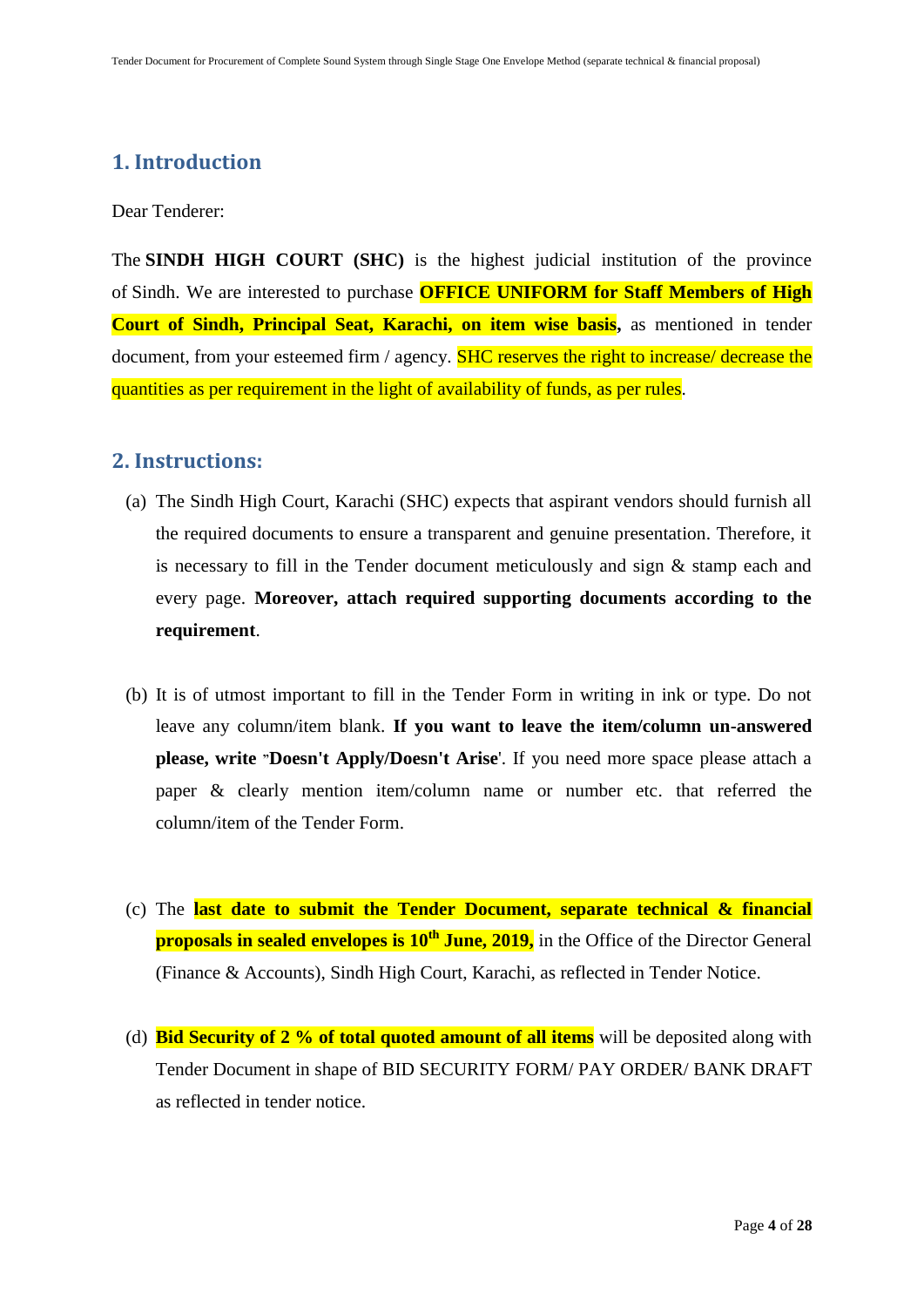### <span id="page-4-0"></span>**3. Principles of Procurement:**

 Sindh High Court ensures that procurements are conducted in a *fair and transparent manner* and the object of procurement brings value for money to this Court. Hence, bidders are directed to provide soft copies of scanned tender documents, tax registration certificates, purchase orders, bank maintenance certificate, financial statements and undertaking. All such documents should be merged in one (01) PDF FILE for uploading on the concerned.

### <span id="page-4-1"></span>**4. Clarification and Modification of Bidding Documents:**

Bidding Document has been prepared by Procurement Committee as per rules. Clarifications (if any) for contents of bidding documents may be sent to the Procurement Committee through Registrar, High Court in writing, at least five calendar days prior to the date of opening of bid. Clarification in response to a query shall be uploaded on the official website of Sindh High Court. All bidders are advised to visit the website of Sindh High Court for keeping them updated.

It is stated that contents of bidding documents have been carefully read  $\&$ understood. All queries have been properly answered by the concerned Officers of Sindh High Court well before in time. We do not have any objections on the contents of the biding documents.

<span id="page-4-2"></span>

| Name:               |  |
|---------------------|--|
|                     |  |
| <b>Designation:</b> |  |
|                     |  |
| Signature & stamp   |  |
|                     |  |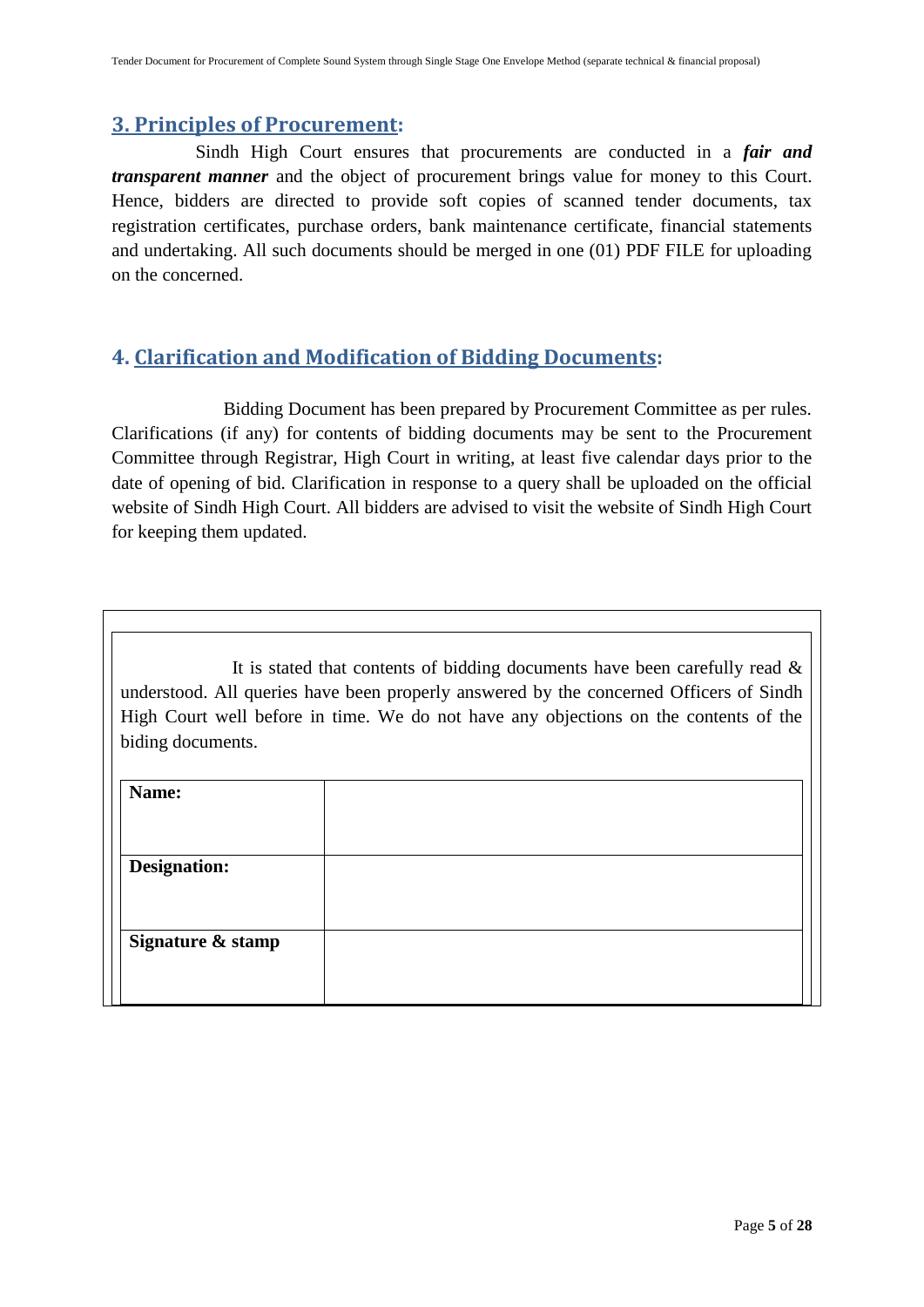## **5. Objection(s) on Bid Evaluation Reports:**

 Bid Receiving Time Sheet, Bid Attendance Sheet, Eligibility Criteria Report, Technical Bid Evaluation Report and Financial Bid Evaluation Report shall be uploaded on the official website of High Court of Sindh. Objection(s) if any should be submitted within THREE (03) calendar days of uploading of reports. Thereafter, no objection shall be entertained.

It is undertaken that it is our responsibility to download the above mentioned bid reports from the official website of Sindh High Court. It is also undertaken that objection (s) if any will be submitted within THREE (03) calendar days of uploading of reports and we will not submit any objection after the lapse of time.

| <b>Name</b>        |  |
|--------------------|--|
|                    |  |
| <b>Designation</b> |  |
|                    |  |
| <b>Cell Number</b> |  |
|                    |  |
| Signature & stamp  |  |
|                    |  |
|                    |  |

# <span id="page-5-0"></span>**6. Preliminary Examination of Bids:**

 Procurement Committee shall examine the bids to confirm that all required documents (soft & hard copies) and specifications/ technical documentation requested in bidding documents have been provided, and to determine the completeness of each document submitted. If any of the required documents or information is missing, the bid shall be rejected. Further, Sindh High Court shall examine the Bid to confirm that all terms and conditions specified in the bidding documents have been accepted by the Bidder without any material deviation or reservation.

# <span id="page-5-1"></span>**7. Financial Evaluation of Eligibility Qualified Bid(s):**

 **Financial Evaluation of technically qualified Bid (s) shall be done on item wise basis on the basis of unit price without GST**. All government taxes shall be applicable as per rules. Tender may be awarded to the lowest technically bidder (s) subject to fulfillment of all the terms & conditions of bidding documents and specifications/ requirements of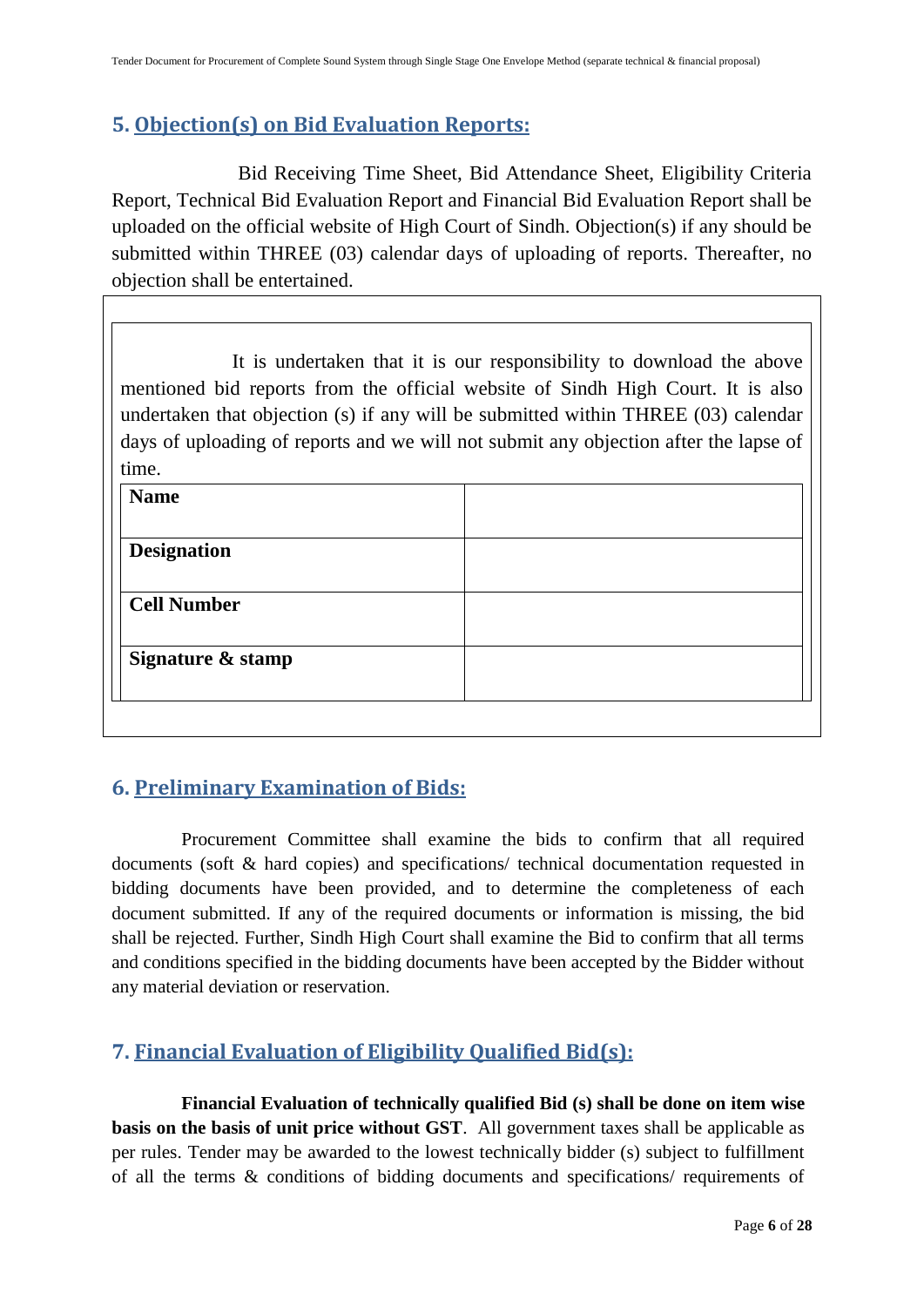Sindh High Court as mentioned in bidding documents.

# <span id="page-6-0"></span>**8. Eligibility Criteria:**

| S.No.          | <b>Eligibility Criteria</b>                                                                                                                                                                                                                                                  | Requirement |
|----------------|------------------------------------------------------------------------------------------------------------------------------------------------------------------------------------------------------------------------------------------------------------------------------|-------------|
| $\mathbf{1}$   | Profile of company/firm along with relevant documents                                                                                                                                                                                                                        | Mandatory   |
| $\overline{2}$ | Relevant Tax Registration Certificates (copies required)                                                                                                                                                                                                                     | Mandatory   |
| 3              | Copies of at least SIX (06) purchase orders of similar nature during the last<br>three years along with Completion Certificate for the work completed or<br>any other relevant proof of experience of similar nature. Two (02)<br>Purchase Orders for each year is mandatory | Mandatory   |
| $\overline{4}$ | Undertaking on judicial stamp paper that firm has never been blacklisted<br>by any government semi government, autonomous and stated owned<br>organization.                                                                                                                  | Mandatory   |
| 5              | Average Financial turnover of at least Rs. 0.5 million per annum during<br>the last three years. (financial statement or bank statement or both are<br>required)                                                                                                             | Mandatory   |
| 6              | <b>Bank Maintenance Certificate</b>                                                                                                                                                                                                                                          | Mandatory   |
| $\tau$         | Minimum Experience of three (03) years                                                                                                                                                                                                                                       | Mandatory   |
| 8              | <b>Strong Financial Position of Firm</b><br>(Minimum Rs. 500,000/- current balance in bank account is required)                                                                                                                                                              | Mandatory   |

It is undertaken that I have provided soft and hard copies of the above mentioned documents which are required for assessing the eligibility criteria. It is understood that Sindh High Court reserves the right to reject our bid/ disqualify us in case of non-availability of the above mentioned documents and decision of Sindh High Court shall be final.

| Name:             |  |
|-------------------|--|
| Designation:      |  |
| Signature & stamp |  |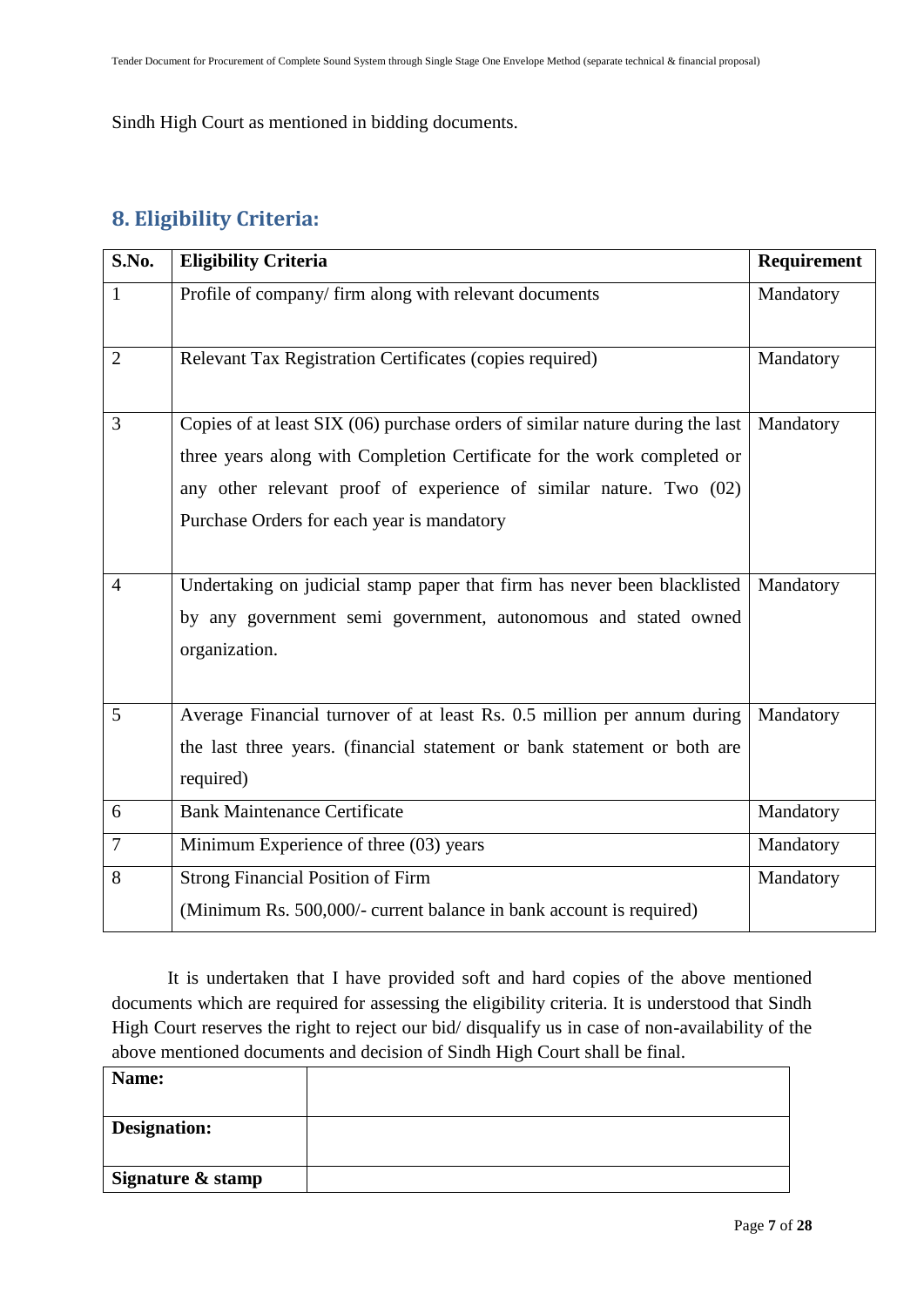### <span id="page-7-0"></span>**8.1. Details of Purchase Orders of Office Uniform/ Shoes/ Fabric/ Stitching etc.**

| S.No           | Purchase Order issued Purchase |                 | <b>Date</b><br>of        | <b>Details</b> |
|----------------|--------------------------------|-----------------|--------------------------|----------------|
|                | by                             | <b>Order No</b> | <b>Purchase</b>          |                |
|                | (Name of Organization)         |                 | Order                    |                |
| $\overline{1}$ |                                |                 | $-2017$                  |                |
| $\overline{2}$ |                                |                 | $\frac{1}{2}$ -2017      |                |
| $\overline{3}$ |                                |                 | $-2018$                  |                |
| $\overline{4}$ |                                |                 | $-$ - $-$ - $-$ - $2018$ |                |
| $\overline{5}$ |                                |                 | $\frac{1}{2}$ -2019      |                |
| $\sqrt{6}$     |                                |                 | $-2019$                  |                |
| $\overline{7}$ |                                |                 | $-2020$                  |                |
| $\overline{8}$ |                                |                 | $-2020$                  |                |
| $\overline{9}$ |                                |                 |                          |                |
| 10             |                                |                 |                          |                |

# <span id="page-7-1"></span>**8.2. Details of Financial Turnover during the last three (03) years**

| S.No | <b>Financial Year</b> | (Rs.)<br><b>Turnover</b><br>figure | in | Turnover (Rs.) in words |
|------|-----------------------|------------------------------------|----|-------------------------|
|      | 2017                  |                                    |    |                         |
| 2    | 2018                  |                                    |    |                         |
| 3    | 2019                  |                                    |    |                         |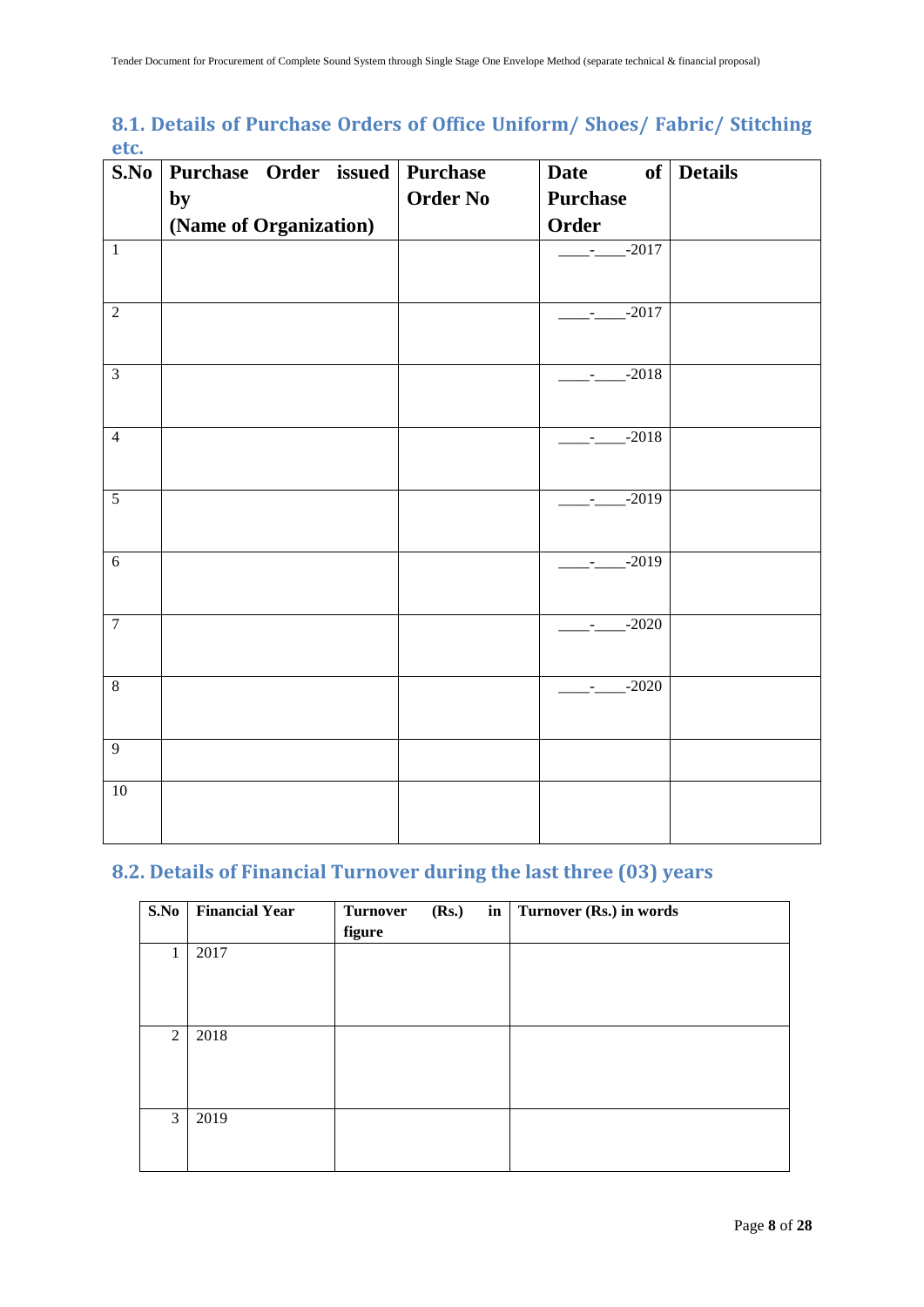#### <span id="page-8-0"></span>**8.3. Details of Official Bank Account of Bidder**

| <b>Name of Bank</b>          |  |
|------------------------------|--|
| <b>Branch Code</b>           |  |
| <b>Address of Bank</b>       |  |
| <b>Bank Account Number</b>   |  |
| <b>Available Balance Rs.</b> |  |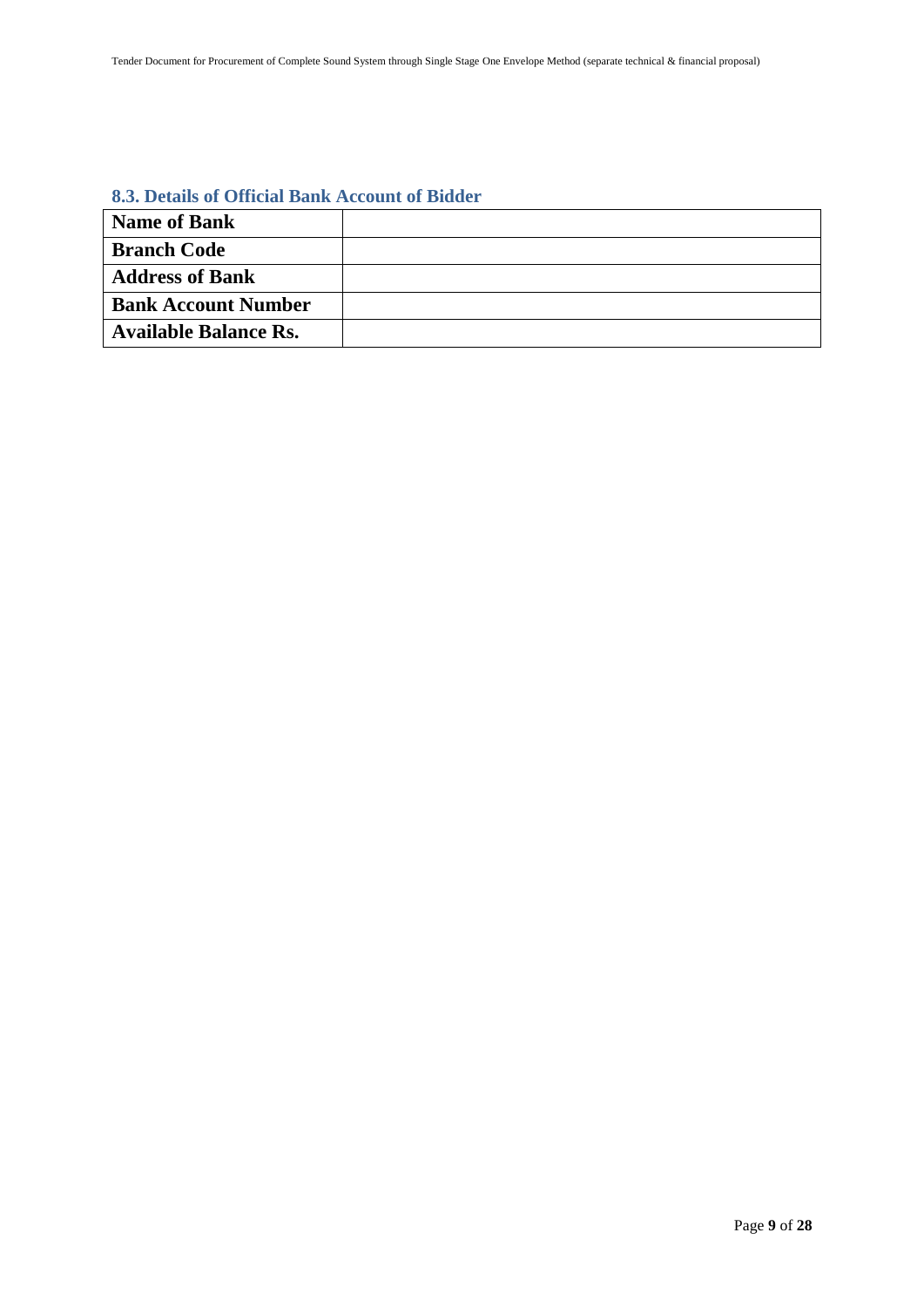# <span id="page-9-0"></span>**9. Specification of Summer and Winter Uniform Kit**

|                | Sr.No. Name of post                        | <b>Summer Uniforms</b>                                                                     | <b>Winter Uniforms</b>                                                                                                 |
|----------------|--------------------------------------------|--------------------------------------------------------------------------------------------|------------------------------------------------------------------------------------------------------------------------|
| $\mathbf{1}$   | <b>HAWALDAR</b>                            | 1. white sherwani with badges<br>2. White suits 2-Suits<br>3. Black Shoes<br>4. Socks      | 1. Dark Blue Sherwani with Golden<br>Ribbon Work and badges.<br>2. White suits 2-suits.<br>3. Black Shoes.<br>4. Socks |
| $\overline{2}$ | <b>NAIB QASID</b>                          | 1. white sherwani with badges<br>2. White suits 2-Suits<br>3. Black Shoes<br>4. Socks      | 1. white sherwani with badges<br>2. White suits 2-Suits<br>3. Black Shoes<br>4. Socks                                  |
| 3              | <b>DRIVER</b>                              | 1. White Bush Coat & peak cap with<br>Monogram 2-suits<br>2. Black Shoes.<br>3. Socks      | 1. White Bush Coat & peak cap with<br>Monogram 2-suits<br>2. Black Shoes.<br>3. Socks                                  |
| 4              | <b>BUILDING SUPERVISOR 2. Black Shoes.</b> | 1. White Shalwar Kameez 2-suits.<br>3. Black socks.                                        | 1. White Shalwar Kameez 2-suits.<br>2. Black Shoes.<br>3. Black socks.                                                 |
| 5              | <b>CHOWKIDARS</b>                          | 1. Gray Malasia Shalwar Kameez 2-<br>suits.<br>2. Black Shoes.<br>3. Black socks.          | 1. Gray Malasia Shalwar Kameez 2-<br>suits.<br>2. Black Shoes.<br>3. Black socks.                                      |
| 6              | <b>FRASHES</b>                             | 1. Wash-n-wear Shalwar Kameez<br>Fawn Color 2 suits.<br>2. Black Shoes.<br>3. Black Socks. | 1. Wash-n-wear Shalwar Kameez<br>Fawn Color 2 suits.<br>2. Black Shoes.<br>3. Black Socks.                             |
| 7              | <b>GARDNERS</b>                            | 1. Gray Malasia Shalwar Kameez 2-<br>suits.<br>2. Black Shoes.<br>3. Black socks.          | 1. Gray Malasia Shalwar Kameez 2-<br>suits.<br>2. Black Shoes.<br>3. Black socks.                                      |
| 8              | SWEEPER/SANITARY<br><b>WORKERS</b>         | 1. Gray Malasia Shalwar Kameez 2-<br>suits.<br>2. Black Shoes.<br>3. Black socks.          | 1. Gray Malasia Shalwar Kameez 2-<br>suits.<br>2. Black Shoes.<br>3. Black socks.                                      |
| 9              | <b>JUDGES TEA ROOM</b><br>STAFF/BEARERS    | 1. White Bush Coat with Monogram 2<br>suits.<br>2. Black Shoes.<br>3. Socks                | 1. White Bush Coat with Monogram 2<br>suits.<br>2. Black Shoes.<br>3. Socks                                            |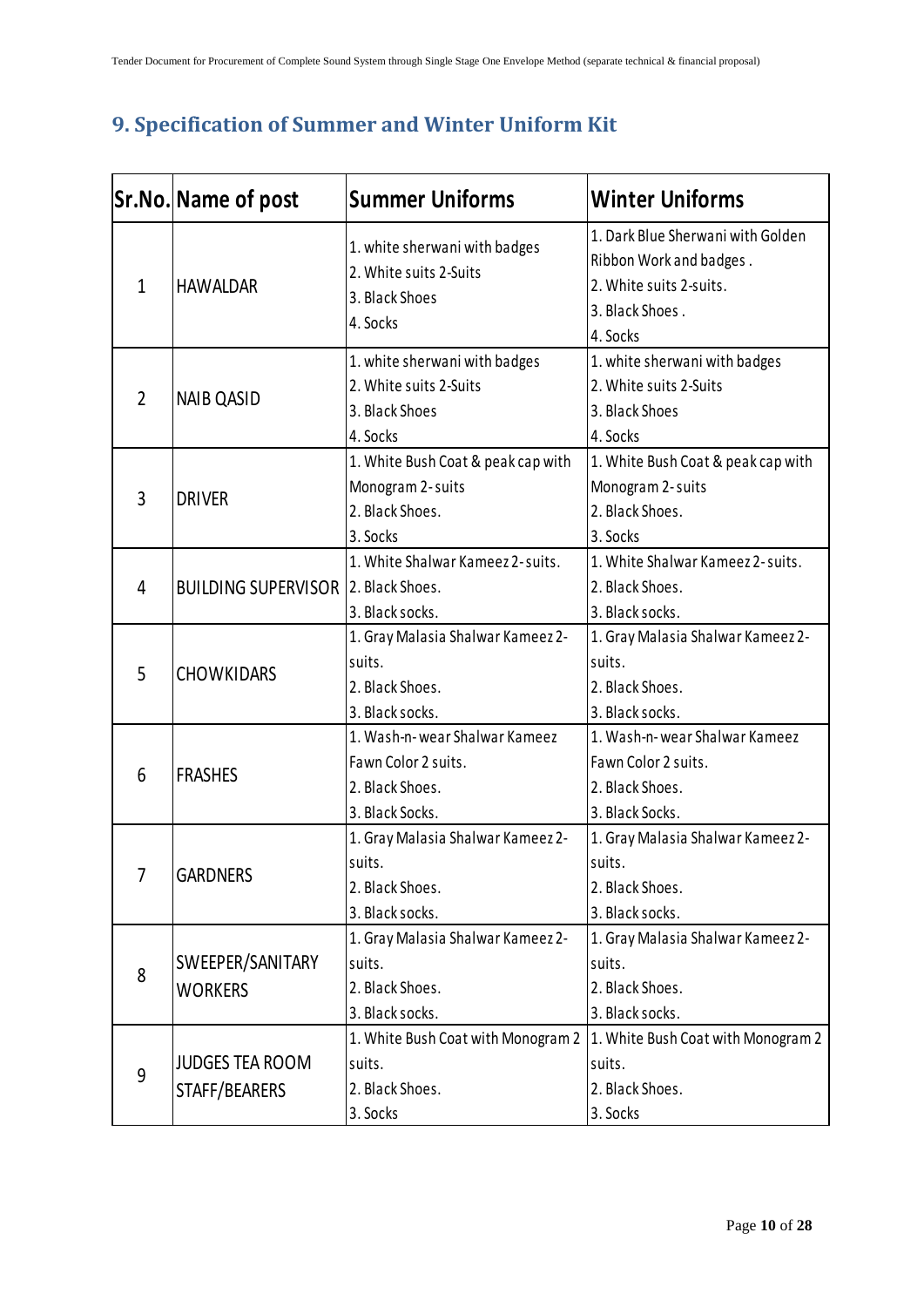# <span id="page-10-0"></span>**10. Specifications of Items**

| S.No.          | <b>Specifications of Items</b>                        |
|----------------|-------------------------------------------------------|
|                |                                                       |
| $\mathbf{1}$   | <b>Fabric for White Shalwar Kameez :-</b>             |
|                | Wash-n-wear                                           |
|                | Gul Ahmed, Alkaram or equivalent standard             |
|                |                                                       |
| $\overline{2}$ | <b>Fabric for Fawn Colour Shalwar Kameez:-</b>        |
|                | Wash-n-wear                                           |
|                | Gul Ahmed, Alkaram or equivalent standard             |
|                |                                                       |
| 3              | <b>Fabric for Gray Malasia Shalwar Kameez:-</b>       |
|                | Gul Ahmed, Alkaram or equivalent standard             |
|                |                                                       |
| $\overline{4}$ | <b>Fabric for Dark Blue Sherwani:-</b>                |
|                | Denim or equivalent standard                          |
|                |                                                       |
| 5              | <b>Fabric for White Sherwani:-</b>                    |
|                | Denim or equivalent standard                          |
|                |                                                       |
| 6              | <b>Fabric for White Bush Coat and Pant:-</b>          |
|                | Denim or equivalent standard                          |
|                |                                                       |
| 7              | <b>Stitching for Shalwar Kameez:-</b>                 |
|                | Single stitching, imported fusing $&$ full over lock. |
|                |                                                       |
| 8              | <b>Stitching for Sherwani of Hawaldar:-</b>           |
|                | (Golden Ribbon Work as per instruction of client)     |
|                | Single stitching, imported fusing, full over lock.    |
|                |                                                       |
|                |                                                       |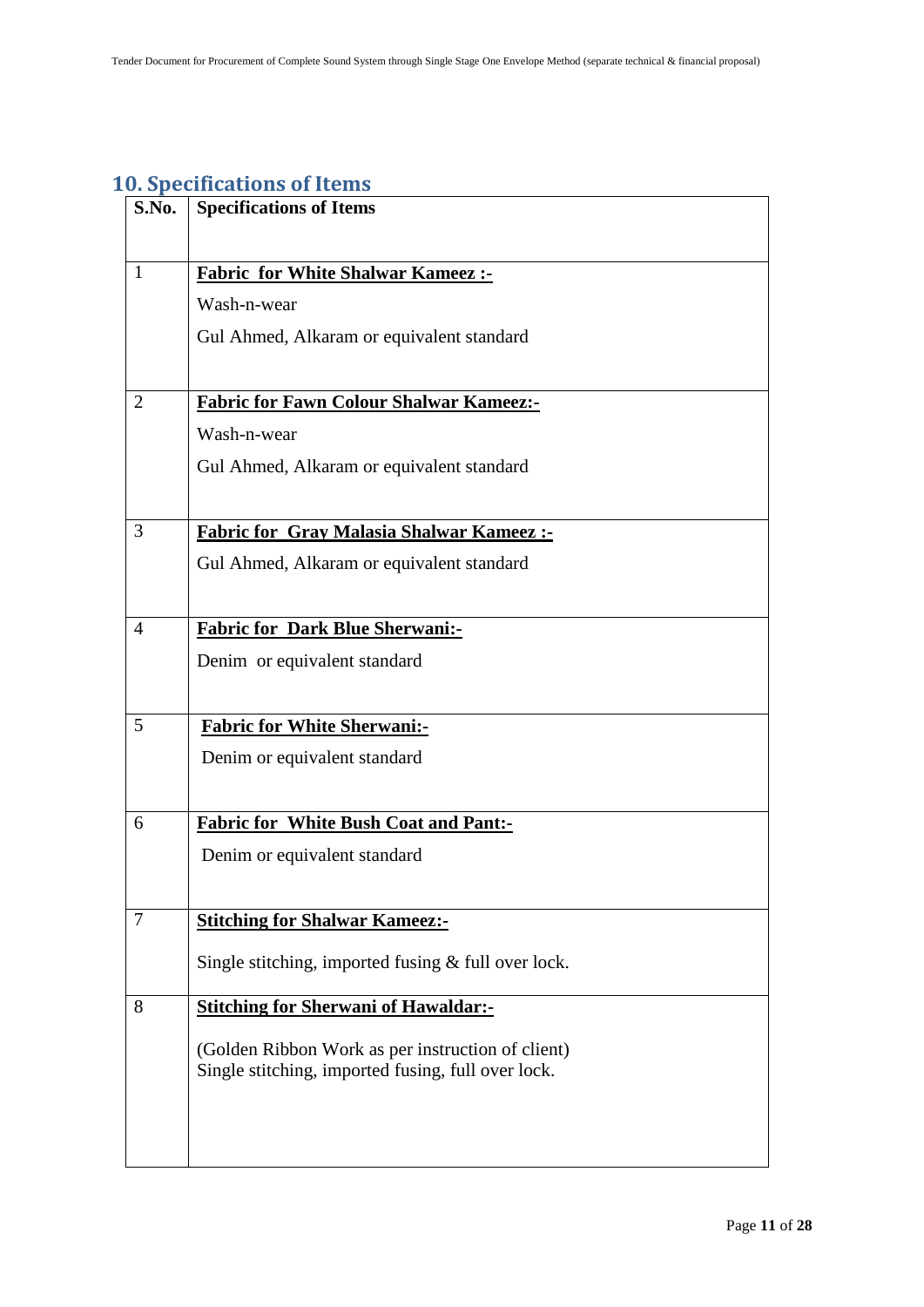| 9  | <b>Stitching for Sherwani of Naib Qasid (with shoulders &amp; badges):-</b>     |
|----|---------------------------------------------------------------------------------|
|    | Single stitching, imported fusing, full over lock as instruction of client.     |
|    |                                                                                 |
| 10 | Stitching for Bush Coat & Pant of Driver and Judges Tea Room Staff :            |
|    | Single stitching, imported fusing, full over lock as per instruction of client. |
|    |                                                                                 |
| 11 | <b>Black Shoes for all staff members:-</b>                                      |
|    | English, Service, Bata or equivalent standard.                                  |
|    |                                                                                 |
| 12 | <b>Black Socks for all staff members:-</b>                                      |
|    | Dowson or equivalent standard.                                                  |
|    |                                                                                 |
| 13 | <b>Caps for Drivers:-</b>                                                       |
|    | Peak Cap with Monogram                                                          |
|    |                                                                                 |
|    |                                                                                 |

# <span id="page-11-0"></span>**11. Details of Staff Members:**

Quantity of items can be increased or decreased, keeping in view the available budget. However, working strength of staff members is as under:-

| S.No           | <b>Title of Post</b>         | <b>Working Strength</b> |
|----------------|------------------------------|-------------------------|
| 1              | Hawaldar                     | 44                      |
| $\overline{2}$ | Naib Qasid                   | 116                     |
| 3              | Driver                       | 57                      |
| $\overline{4}$ | <b>Building Supervisor</b>   | 01                      |
| 5              | Chowkidar                    | 30                      |
| 6              | Farash                       | 61                      |
| 7              | Gardener                     | 10                      |
| 8              | <b>Sanitary Worker</b>       | 33                      |
| 9              | Judges Tea Room Staff/Bearer | 03                      |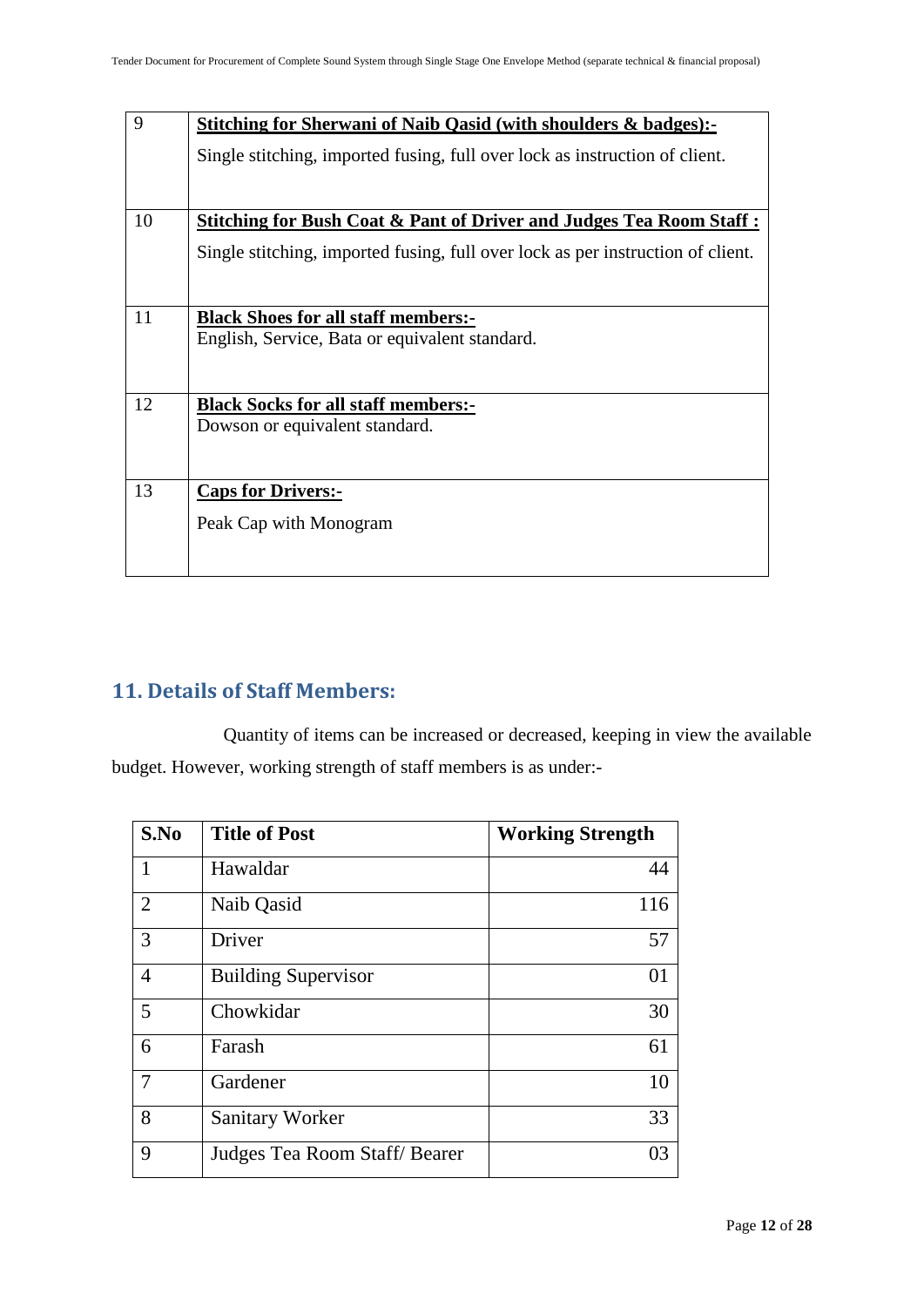## <span id="page-12-0"></span>**12. SAMPLE OF FINANCIAL PROPOSAL**

Bidders are advised to submit separate financial proposal of each item. Bidders can apply for one and/ or more and/ or all items. Bid Security may be submitted for 1 of total amount of all quoted items. No extra charges will be paid for delivery of uniform at High Court of Sindh, Karachi.

- 1. Rates must be quoted in Pakistani Currency.
- 2. Rates must be quoted without GST. GST shall be applicable as per rules.
- 3. All government taxes shall be applicable as per rules.
- 4. All government taxes will be deducted by the office of A.G Sindh and its decision shall be final in respect of taxation and billing.
- 5. Bidders must have active Vendor ID of A.G Sindh.
- 6. Successful Bidder (s) will be required to submit complete bill along with copies of required documents to Budget Branch of Sindh High Court for forwarding the same to Accountant General Sindh, Karachi.
- 7. Sindh High Court believes in honesty, integrity and transparency in procurement. Bidders are advised to report the corruption matters directly to Registrar, High Court of Sindh, Karachi, if they are asked to give gifts/ bribe/ cash/ etc for receiving cheques.

<span id="page-12-2"></span>

| S.No. | <b>Specifications of Items</b>                  | Unit Price of fabric for<br>one unstitched suit<br>- of<br>standard size inclusive of |
|-------|-------------------------------------------------|---------------------------------------------------------------------------------------|
|       |                                                 |                                                                                       |
|       |                                                 | all taxes $(Rs.)$                                                                     |
|       | <b>Fabric for White Colour Shalwar Kameez:-</b> |                                                                                       |
|       | Wash-n-wear                                     |                                                                                       |
|       | Gul Ahmed, Alkaram or equivalent standard       |                                                                                       |
|       |                                                 |                                                                                       |

#### <span id="page-12-1"></span>**12.1. FINANCIAL PROPOSAL OF ITEM NO. 1**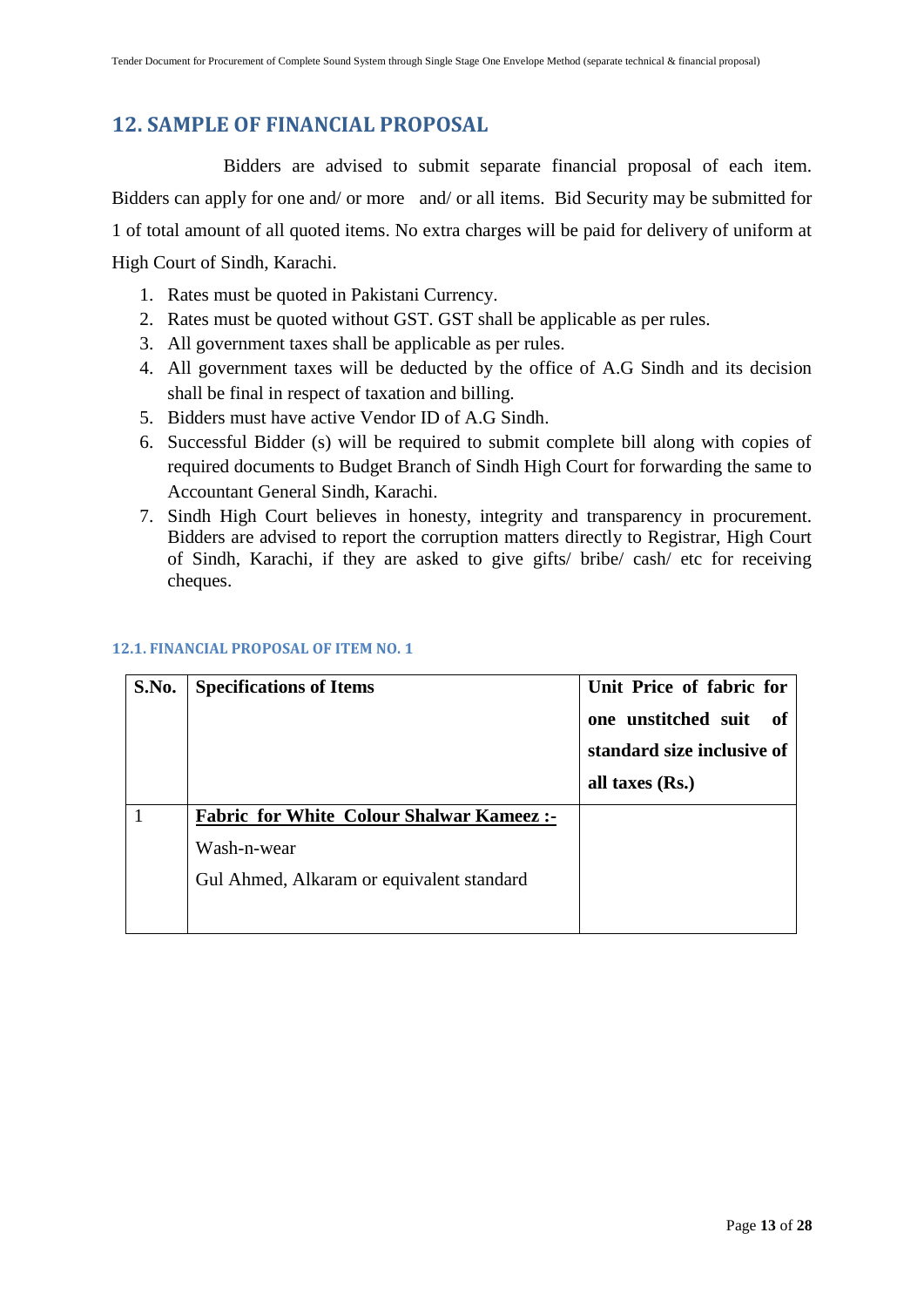#### **12.2. FINANCIAL PROPOSAL OF ITEM NO. 2**

| S.No. | <b>Specifications of Items</b>                 | Unit Price of fabric for<br>one unstitched suit of<br>standard size inclusive of<br>all taxes $(Rs.)$ |
|-------|------------------------------------------------|-------------------------------------------------------------------------------------------------------|
|       | <b>Fabric for Fawn Colour Shalwar Kameez:-</b> |                                                                                                       |
|       | Wash-n-wear                                    |                                                                                                       |
|       | Gul Ahmed, Alkaram or equivalent standard      |                                                                                                       |
|       |                                                |                                                                                                       |

#### <span id="page-13-0"></span>**12.3. FINANCIAL PROPOSAL OF ITEM NO. 3**

| S.No. | <b>Specifications of Items</b>                  | Unit Price of fabric for<br>one unstitched suit of<br>standard size inclusive of<br>all taxes $(Rs.)$ |
|-------|-------------------------------------------------|-------------------------------------------------------------------------------------------------------|
|       | <b>Fabric for Gray Malasia Shalwar Kameez:-</b> |                                                                                                       |
|       | Gul Ahmed, Alkaram or equivalent standard       |                                                                                                       |
|       |                                                 |                                                                                                       |

#### <span id="page-13-1"></span>**12.4. FINANCIAL PROPOSAL OF ITEM NO. 4**

| S.No.          | <b>Specifications of Items</b>                                         | Unit Price of fabric for<br>one unstitched sherwani<br>of standard size inclusive<br>of all taxes $(Rs.)$ |
|----------------|------------------------------------------------------------------------|-----------------------------------------------------------------------------------------------------------|
| $\overline{4}$ | <b>Fabric for Dark Blue Sherwani:-</b><br>Denim or equivalent standard |                                                                                                           |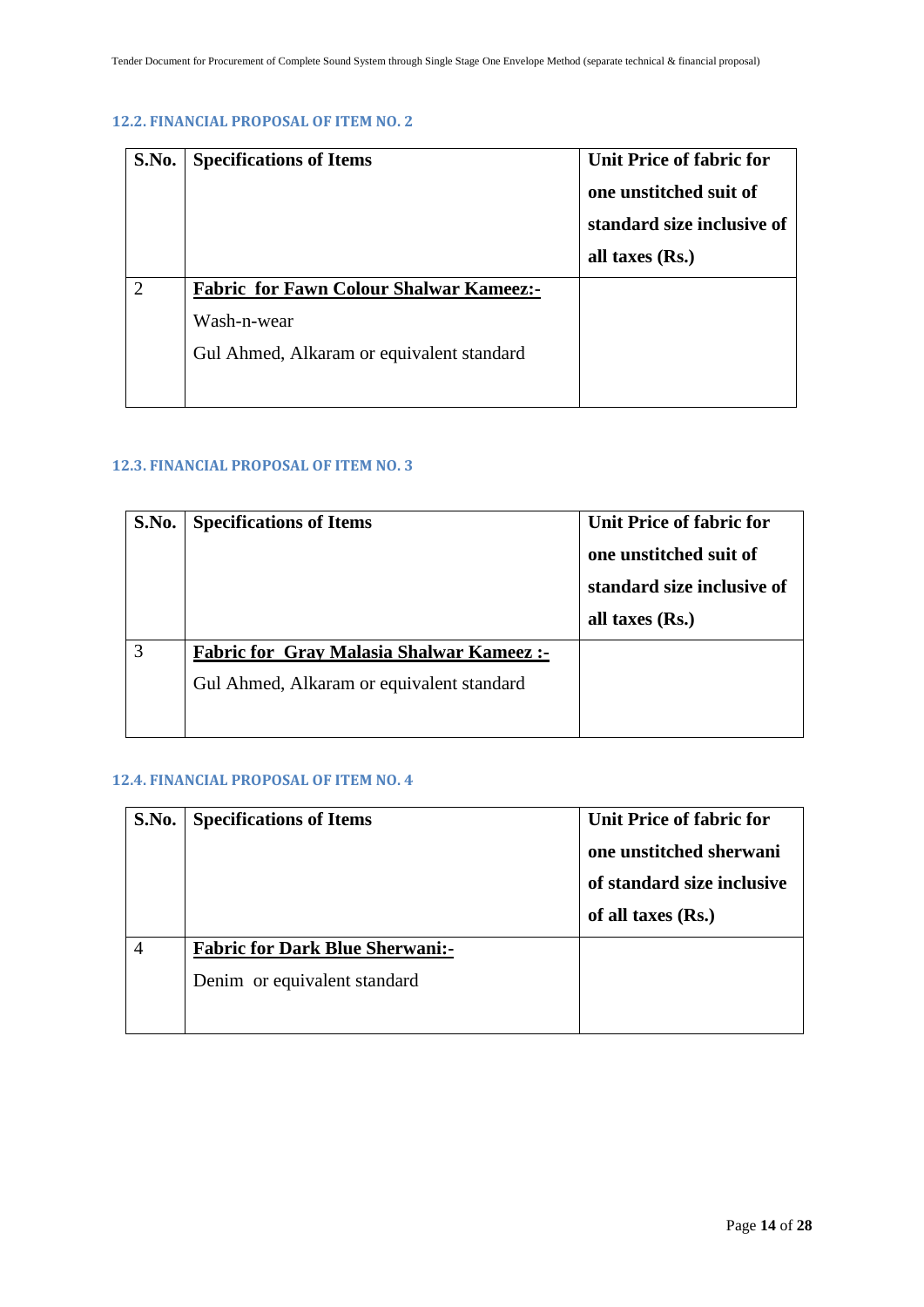#### <span id="page-14-0"></span>**12.5. FINANCIAL PROPOSAL OF ITEM NO. 5**

| S.No. | <b>Specifications of Items</b>                                     | Unit Price of fabric for<br>one unstitched sherwani<br>of standard size inclusive<br>of all taxes $(Rs.)$ |
|-------|--------------------------------------------------------------------|-----------------------------------------------------------------------------------------------------------|
|       | <b>Fabric for White Sherwani:-</b><br>Denim or equivalent standard |                                                                                                           |

#### <span id="page-14-1"></span>**12.6. FINANCIAL PROPOSAL OF ITEM NO. 6**

| S.No. | <b>Specifications of Items</b>             | Unit Price of fabric for<br>one unstitched Bush Coat |
|-------|--------------------------------------------|------------------------------------------------------|
|       |                                            |                                                      |
|       |                                            | & Pant of standard size                              |
|       |                                            | inclusive of all taxes (Rs.)                         |
| 6     | <b>Fabric for White Bush Coat and Pant</b> |                                                      |
|       | Denim or equivalent standard               |                                                      |
|       |                                            |                                                      |

#### <span id="page-14-2"></span>**12.7. FINANCIAL PROPOSAL OF ITEM NO. 7**

| S.No. | <b>Specifications of Items</b>                                                                    | Unit Price of stitching for<br>shalwar kameez of<br>standard size inclusive of<br>all taxes $(Rs.)$ |
|-------|---------------------------------------------------------------------------------------------------|-----------------------------------------------------------------------------------------------------|
|       | <b>Stitching for Shalwar Kameez:-</b><br>Single stitching, imported fusing $&$ full over<br>lock. |                                                                                                     |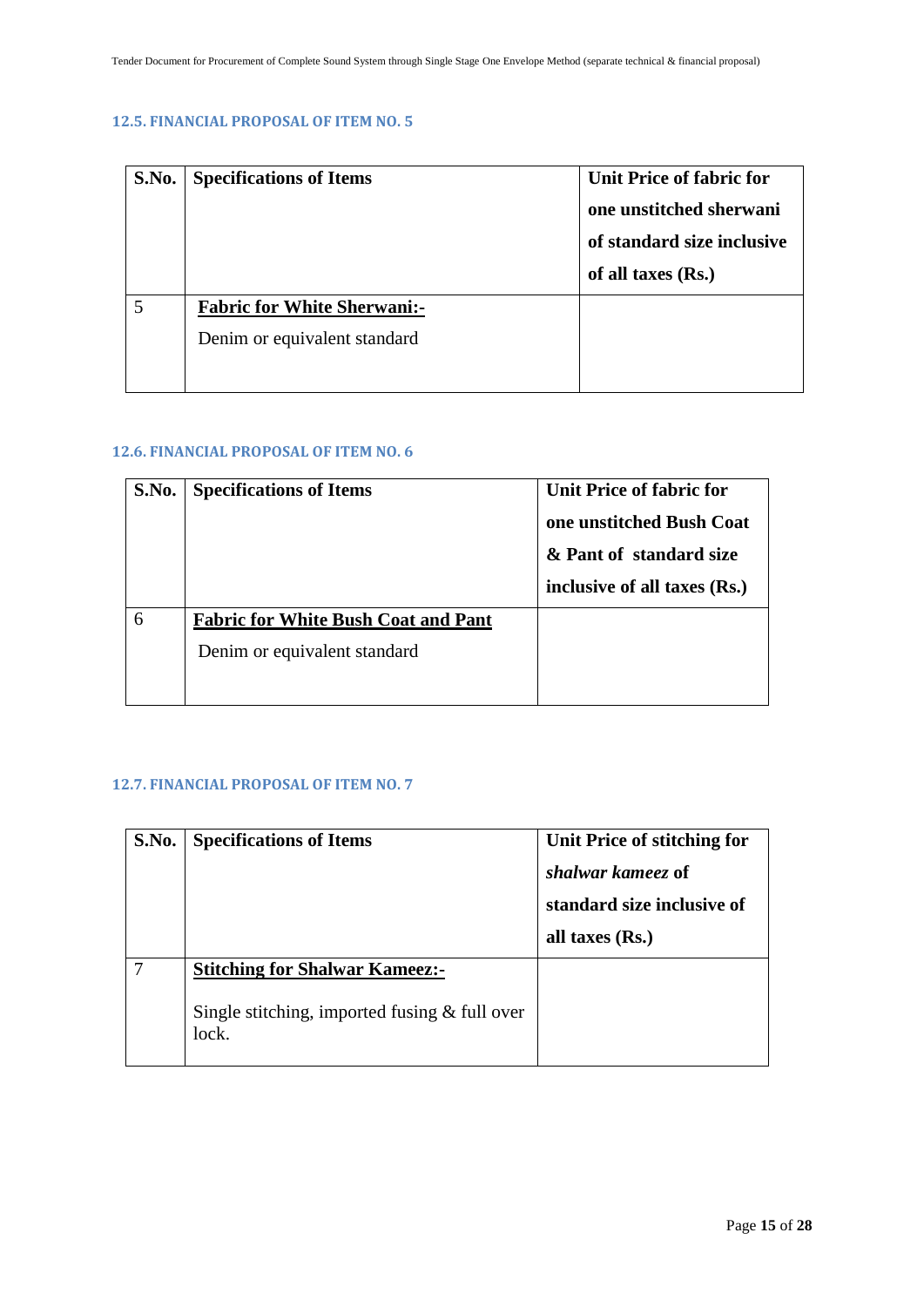#### <span id="page-15-0"></span>**12.8. FINANCIAL PROPOSAL OF ITEM NO. 8**

| S.No. | <b>Specifications of Items</b>                                                                                                                                         | Unit Price of stitching for<br><i>sherwani</i> of standard size<br>inclusive of all taxes (Rs.) |
|-------|------------------------------------------------------------------------------------------------------------------------------------------------------------------------|-------------------------------------------------------------------------------------------------|
| 8     | <b>Stitching for Sherwani for Hawaldar</b><br>(Golden Ribbon Work as per sample and<br>instruction of client)<br>Single stitching, imported fusing, full over<br>lock. |                                                                                                 |

#### <span id="page-15-1"></span>**12.9. FINANCIAL PROPOSAL OF ITEM NO. 9**

| S.No. | <b>Specifications of Items</b>                                                     | Unit Price of stitching for<br>sherwani of standard size<br>inclusive of all taxes (Rs.) |
|-------|------------------------------------------------------------------------------------|------------------------------------------------------------------------------------------|
| Q     | <b>Stitching for Sherwani for Naib Qasid</b><br>(with shoulders & badges)          |                                                                                          |
|       | Single stitching, imported fusing, full over<br>lock as per instruction of client. |                                                                                          |

#### <span id="page-15-2"></span>**12.10. FINANCIAL PROPOSAL OF ITEM NO. 10**

| S.No. | <b>Specifications of Items</b>               | Unit Price of stitching for<br><b>Bush Coat &amp; Pant of</b><br>standard size inclusive of<br>all taxes $(Rs.)$ |
|-------|----------------------------------------------|------------------------------------------------------------------------------------------------------------------|
| 10    | <b>Stitching for Bush Coat &amp; Pant:</b>   |                                                                                                                  |
|       | Single stitching, imported fusing, full over |                                                                                                                  |
|       | lock as per instruction of client.           |                                                                                                                  |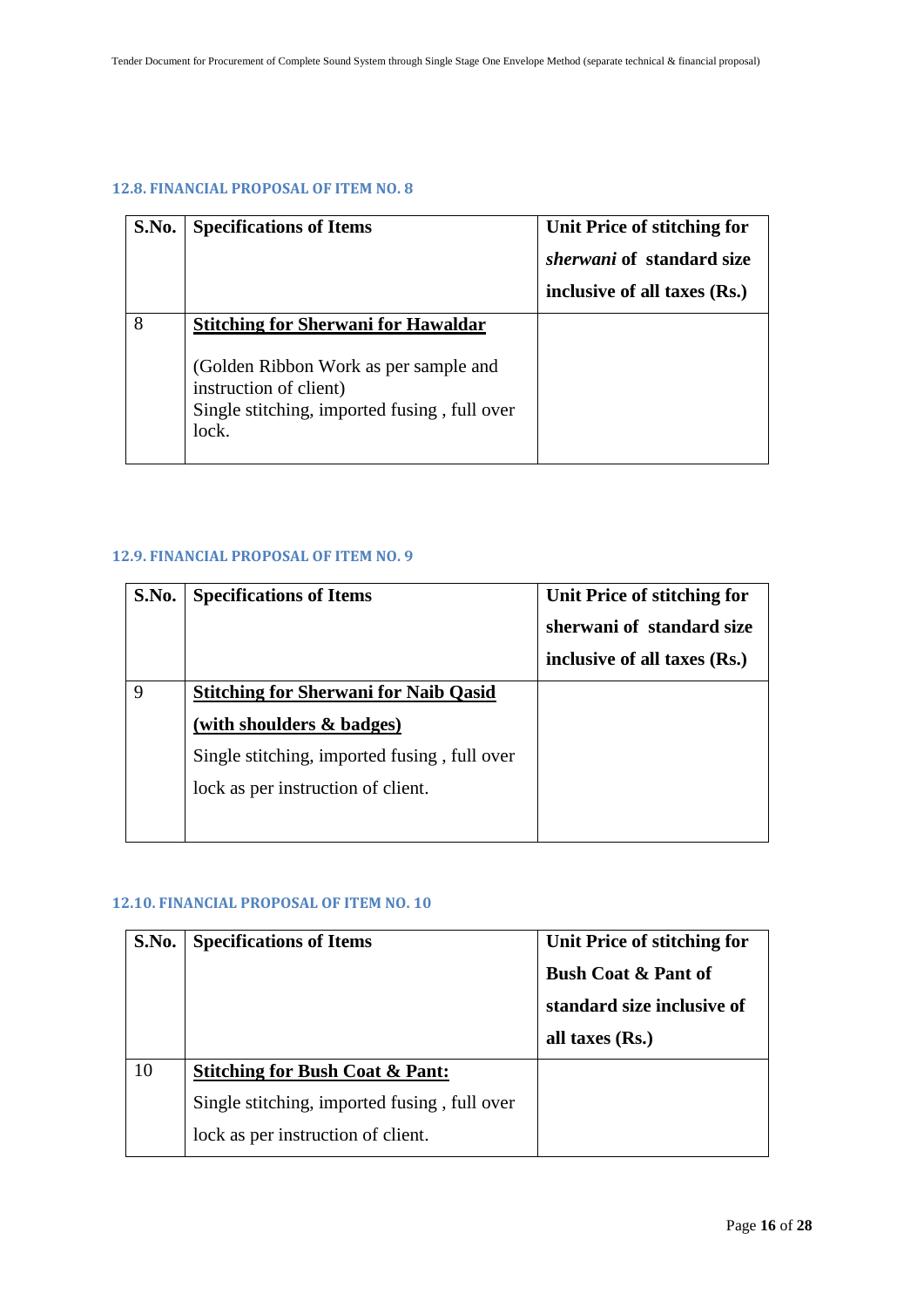#### <span id="page-16-0"></span>**12.11. FINANCIAL PROPOSAL OF ITEM NO. 11**

| S.No. Specifications of Items                                       | Unit Price of one pair of<br>shoes of standard size<br>inclusive of all taxes (Rs.) |
|---------------------------------------------------------------------|-------------------------------------------------------------------------------------|
| <b>Black Shoes</b><br>English, Service, Bata or equivalent standard |                                                                                     |

#### <span id="page-16-1"></span>**12.12. FINANCIAL PROPOSAL OF ITEM NO. 12**

| S.No. | <b>Specifications of Items</b>                      | Unit Price of one pair of                              |
|-------|-----------------------------------------------------|--------------------------------------------------------|
|       |                                                     | socks of standard size<br>inclusive of all taxes (Rs.) |
| 12    | <b>Black Socks</b><br>Dowson or equivalent standard |                                                        |

#### <span id="page-16-2"></span>**12.13. FINANCIAL PROPOSAL OF ITEM NO. 13**

| S.No. Specifications of Items | Unit Price inclusive all |
|-------------------------------|--------------------------|
|                               | taxes $(Rs.)$            |
| $\angle$ ap                   |                          |
| Peak Cap with Monogram        |                          |

### <span id="page-16-3"></span>**13. Terms & Conditions:**

- 1. **Bidding Method**: Single Stage-One Envelope method will be adopted for bidding process as per SPPRA Rules.
- 2. **Validity Period:** The procurement contract will be awarded within bid **validity period i.e. 90 days** as per SPRRA Rules.
- 3. **Receiving/Acceptance of Purchase Order:** The vendor will sign the copy of the Purchase Order as acknowledgement.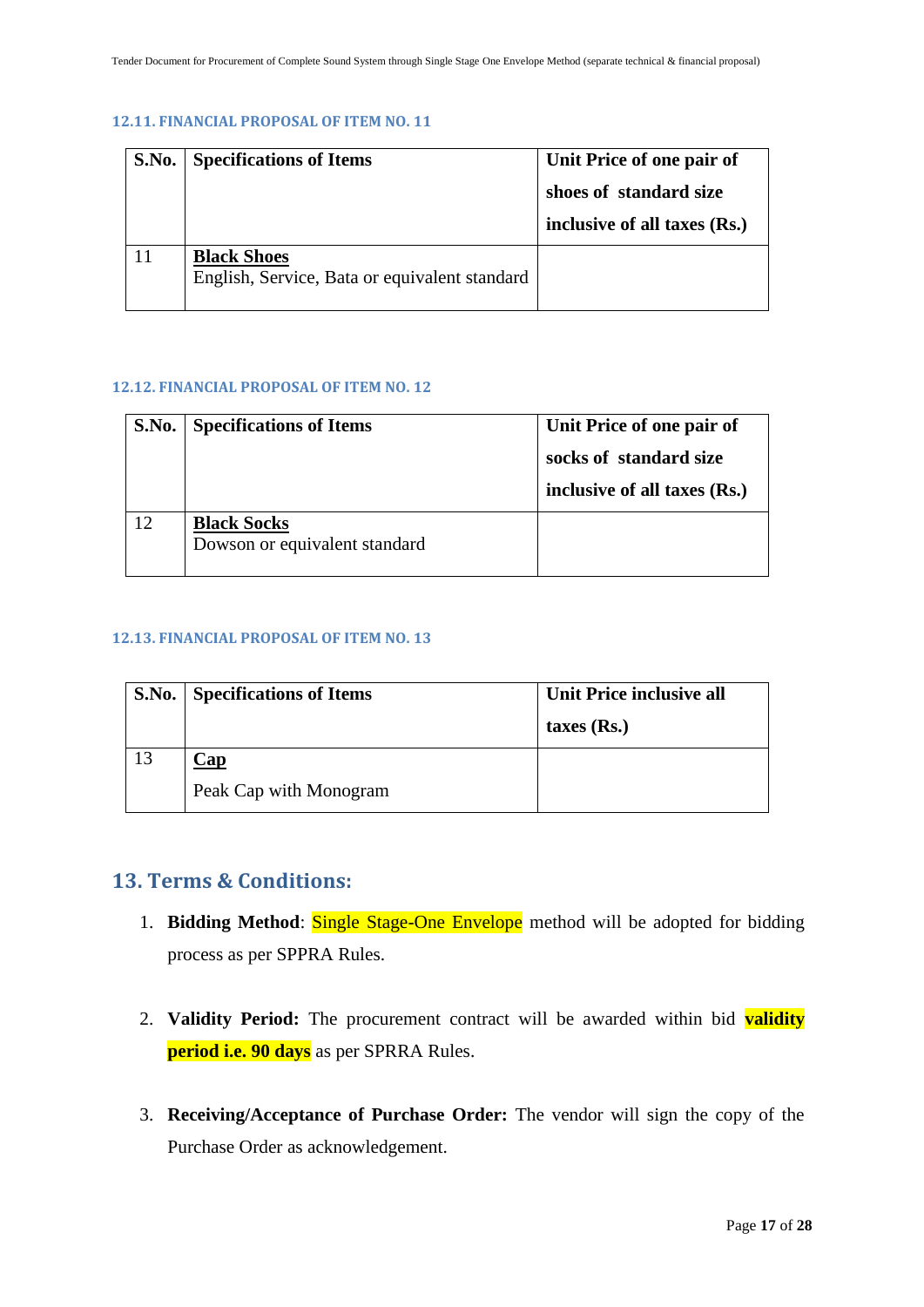- 4. **Time of Delivery of Good:** The delivery should be made by the supplier at High Court of Sindh, Principal Seat, Karachi, as per purchase order.
- 5. **Delayed Delivery:** 1% penalty of the total amount will be imposed per day for which the company/firm/agency failed to deliver within the delivery/execution period.
- 6. **Inspection:** Physical inspection will be carried out by the Secretary Services of this Court. Ordered material is subject to final inspection at the time of delivery.
- 7. **Quantity Delivered:** Competent Authority reserves the right to increase/decrease the quantity as per requirement and availability of funds, as per rules.
- 8. **Payment Term:** Payment shall not be made in advance and against partial deliveries.
- 9. **Condition of Goods**: All items must meet in all respects with the specifications & conditions of the Order and must be in good condition & conform to the best industrial quality standards; otherwise they will be liable to be rejected as per rules.
- 10. **Rejection of Goods:** We reserve the right to cancel any or all the items if material is not in accordance with our specification or if the delivery is delayed.
- 11. **Disclosure of Confidential Script/Material:** All rights reserve with the SHC and no information either in written/electronic media/copying form should be disseminated without the permission of the authority.
- 12. **Bid Security:** All bids must be accompanied by an earnest money/ security of **1% of total bid amount.** The bid security of unsuccessful bidder will be released by SHC after award of work or after expiry of bid validity period as per rules whereas the bid security money of successful bidder will be released after completion of work/ or submission of performance security.
- 13. **Resolution of Differences:** In case of any difference or dispute arises between the parties, the same shall be dealt with as per rules.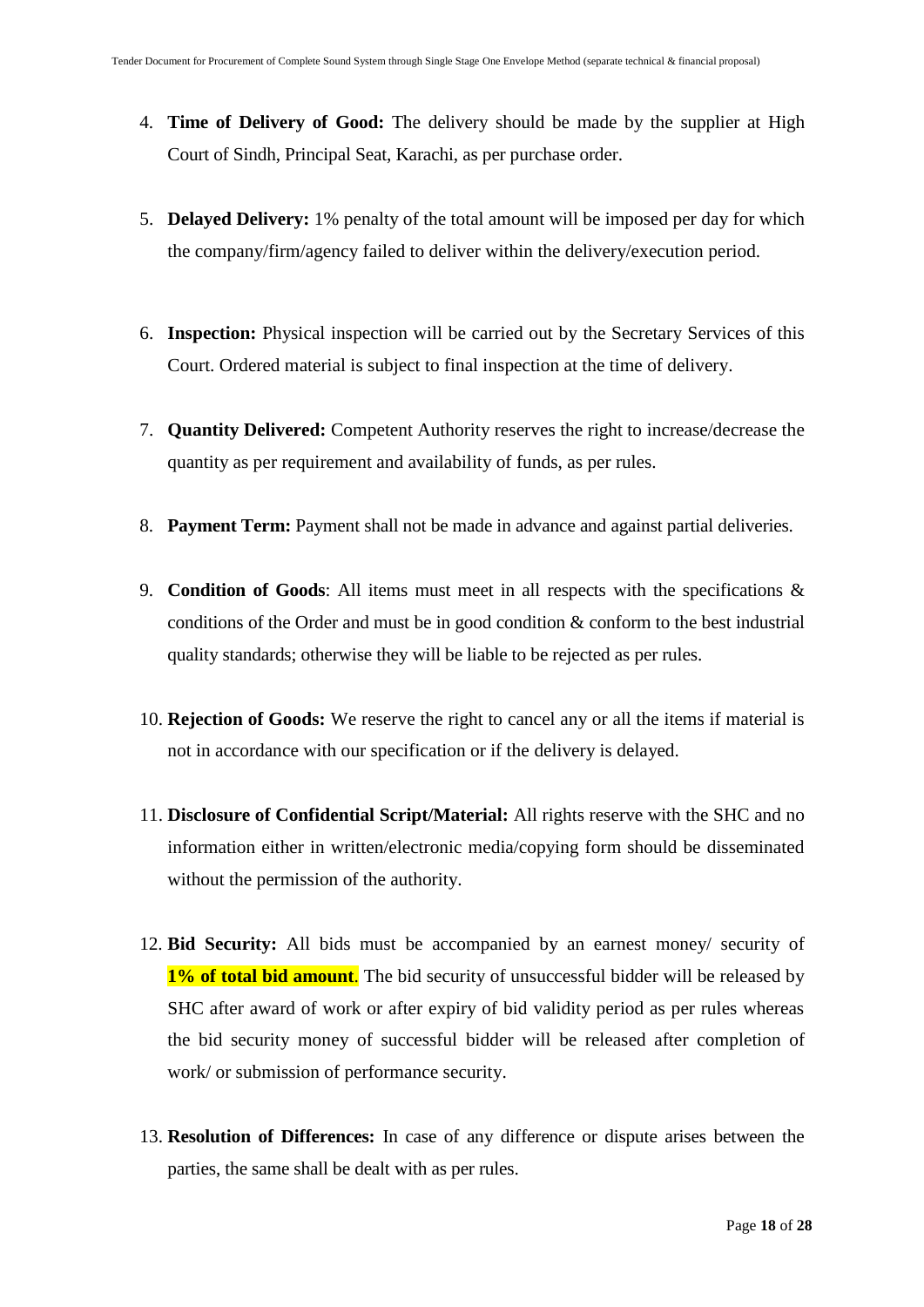- 14. **Rules, Regulations & Policies:** All rules, regulations and policies will be governed in accordance to the SPPRA.
- 15. **Rights:** SHC reserve the right to accept or reject any or all tender(s) or terminate proceedings at any stage in accordance to the rules & regulations framed by SPPRA.
- 16. **Mistakes in Calculation:** The contractor/ supplier will be liable for any mistakes in calculation of price/ rate and amount and shall be liable to suffer the loss arises at any stage of contract, due to mistakes in calculation or tax rates.
- 17. **Government tax(es), levi(es) and charges(s)**: All Government taxes (including Income tax and stamp duty), levies and charges will be charged as per applicable rates / denomination of Purchase / Work Order.
- 18. **Stamp Duty**: Stamp duty will be levied as per rules.
- 19. **Other**: SSPRA Rules will be followed for all other terms and conditions not specified/ mentioned/ ambiguous in this tender document. Kindly read SPPRA Rules available on [www.spprasindh.gov.pk](http://www.spprasindh.gov.pk/) for further details.

|                     | It is hereby certified that the terms and conditions have been read, agreed upon and signed. |
|---------------------|----------------------------------------------------------------------------------------------|
| Name:               |                                                                                              |
|                     |                                                                                              |
|                     |                                                                                              |
| <b>Designation:</b> |                                                                                              |
|                     |                                                                                              |
| Signature & stamp   |                                                                                              |
|                     |                                                                                              |
| <b>Cell No</b>      |                                                                                              |
|                     |                                                                                              |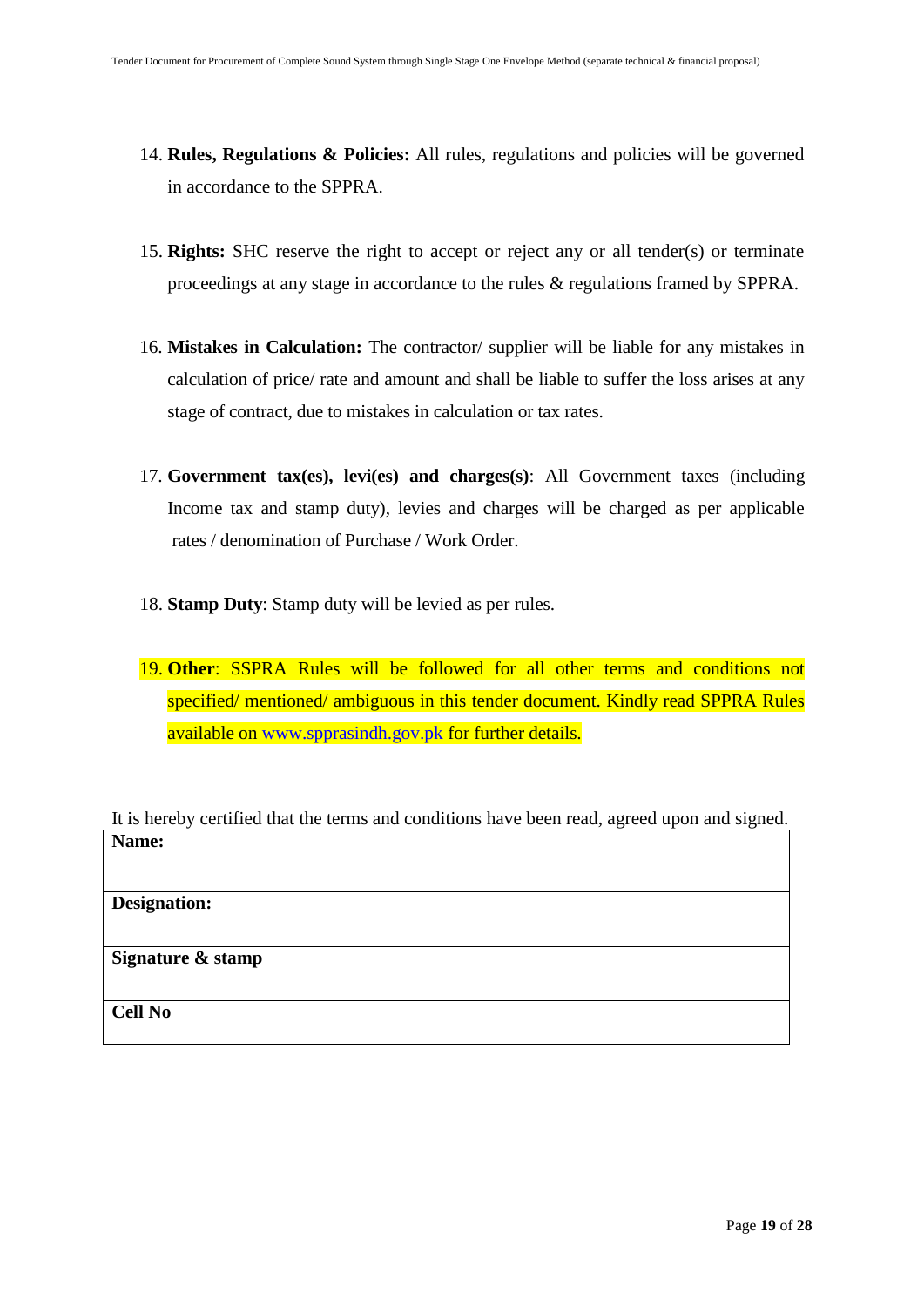It is hereby certified that the terms and conditions have been read, agreed upon and signed.

| M/s.                             |  |  |
|----------------------------------|--|--|
|                                  |  |  |
|                                  |  |  |
|                                  |  |  |
| Year of Establishment            |  |  |
|                                  |  |  |
| Name of contact Person           |  |  |
|                                  |  |  |
|                                  |  |  |
| Address                          |  |  |
|                                  |  |  |
|                                  |  |  |
|                                  |  |  |
|                                  |  |  |
|                                  |  |  |
| Sales Tax Registration No.       |  |  |
|                                  |  |  |
|                                  |  |  |
|                                  |  |  |
| National Tax No.                 |  |  |
|                                  |  |  |
|                                  |  |  |
|                                  |  |  |
| Mobile No.                       |  |  |
|                                  |  |  |
|                                  |  |  |
|                                  |  |  |
| Telephone No.                    |  |  |
|                                  |  |  |
|                                  |  |  |
|                                  |  |  |
| Fax No.                          |  |  |
|                                  |  |  |
|                                  |  |  |
|                                  |  |  |
| E-mail                           |  |  |
|                                  |  |  |
|                                  |  |  |
|                                  |  |  |
| <b>Banker's Name and Contact</b> |  |  |
|                                  |  |  |
| Details                          |  |  |
|                                  |  |  |
|                                  |  |  |
|                                  |  |  |

**Stamp & Signature**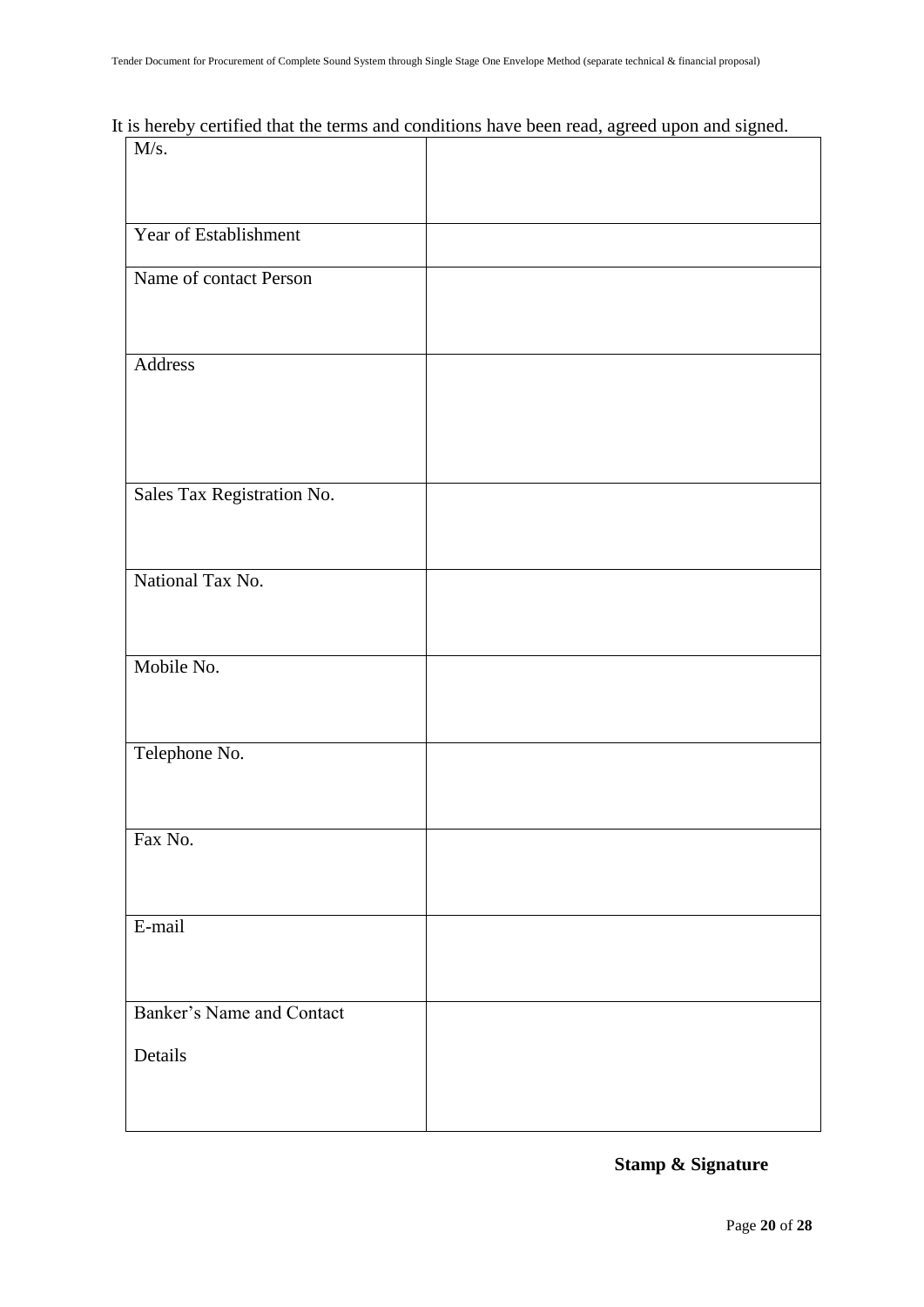# <span id="page-20-0"></span>**14. Sample of Purchase Order:**

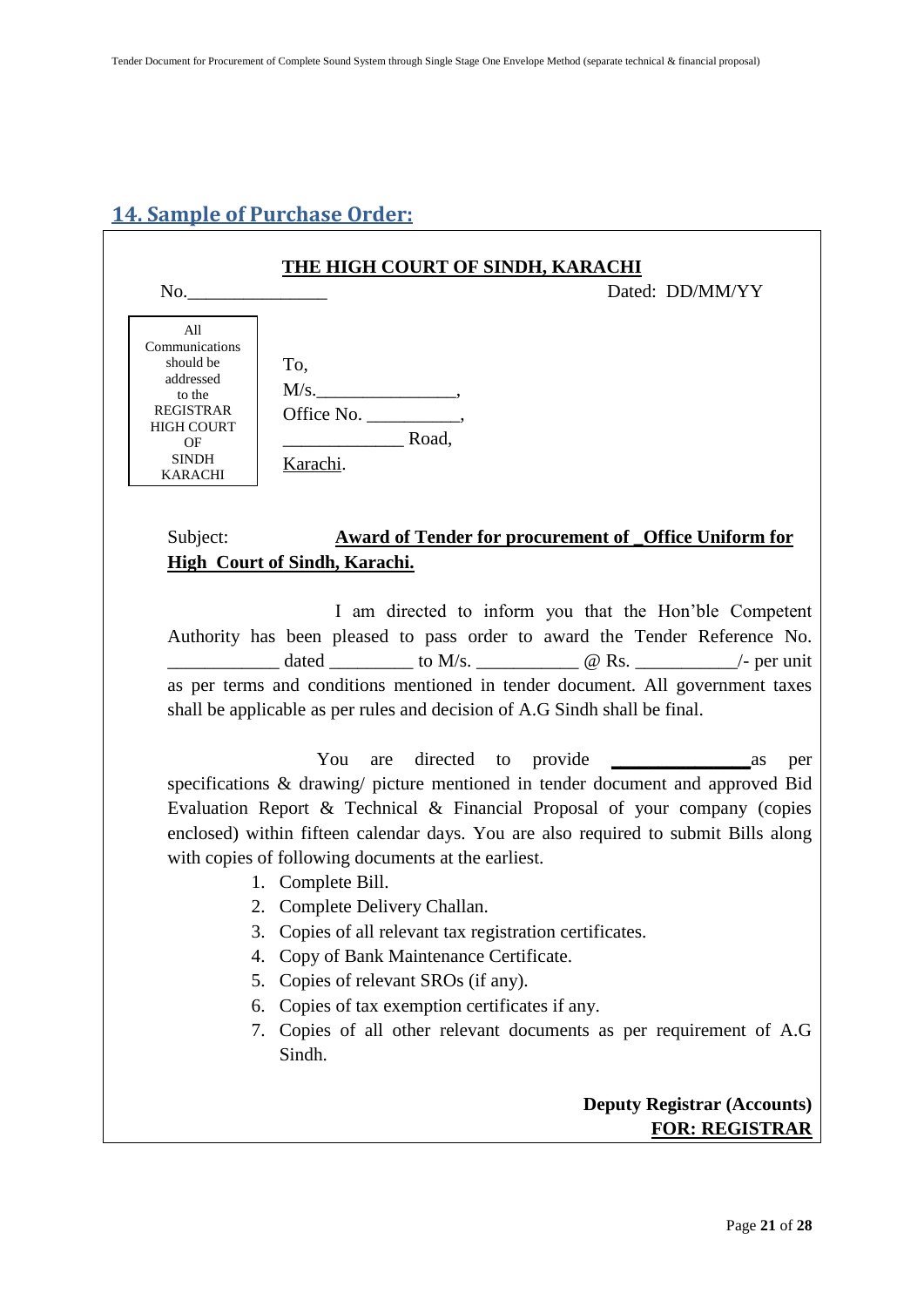|                                         | I have carefully read & understood the contents of "Sample Purchase Order" and I do |
|-----------------------------------------|-------------------------------------------------------------------------------------|
| not have any objection on its contents. |                                                                                     |
| Name:                                   |                                                                                     |
|                                         |                                                                                     |
| Designation:                            |                                                                                     |
| Signature & stamp                       |                                                                                     |
|                                         |                                                                                     |
|                                         |                                                                                     |
|                                         |                                                                                     |
|                                         |                                                                                     |
|                                         |                                                                                     |

# <span id="page-21-0"></span>**15. Sample of Satisfactory Certificate:**

| and Tender document dated<br>Order(s)<br>$\&$<br>dated<br>. All the delivered goods were as per specifications $\&$<br>requirements of this Court. Payment may be made to supplier |  |  |
|------------------------------------------------------------------------------------------------------------------------------------------------------------------------------------|--|--|
|                                                                                                                                                                                    |  |  |
|                                                                                                                                                                                    |  |  |
|                                                                                                                                                                                    |  |  |
| <b>Assistant Registrar (Resident-II)</b>                                                                                                                                           |  |  |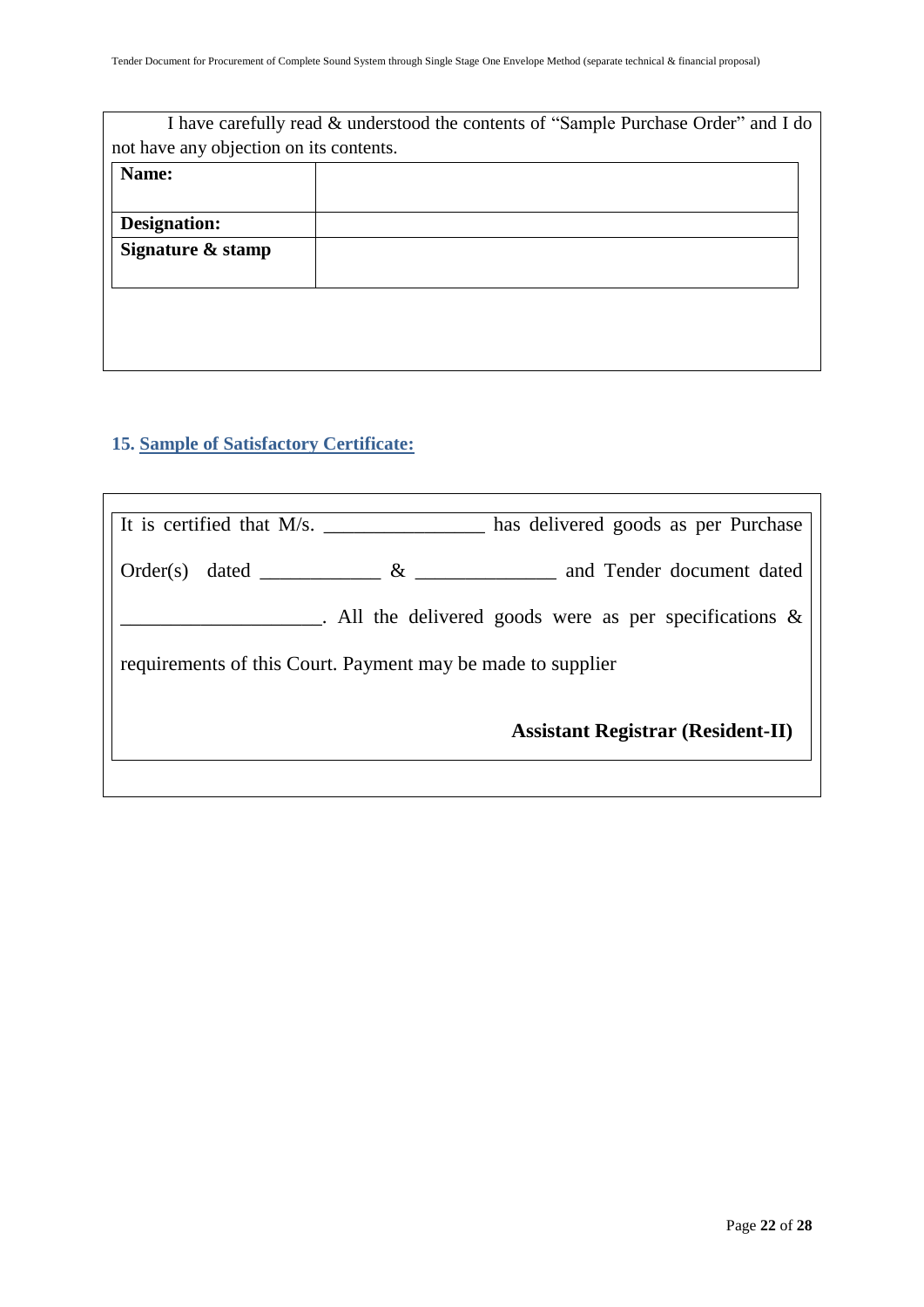# <span id="page-22-0"></span>**16. Sample of Contract to be made with successful bidder**

#### **CONTRACT BETWEEN SHC AND SUPPLIER FOR SUPPLY OF \_OFFICE UNIFORM FOR HIGH COURT OF SINDH, KARACHI**

This Deed of Agreement is made and entered into on \_\_\_\_\_\_\_\_\_\_\_\_\_ day of \_\_\_\_\_\_\_\_\_ 2019

#### **BETWEEN**

*Sindh High Court Establishment through its Registrar having its Office at High Court of* Sindh, Saddar, Karachi, (here in after called SHC which term shall include its successors and assigns) on the **One Part**.

#### **AND**

\_\_\_\_\_\_\_\_\_\_\_\_\_\_\_\_\_\_\_\_\_\_\_\_\_\_\_\_\_\_ having its office at \_\_\_\_\_\_\_\_\_\_\_\_\_\_\_\_\_\_\_\_\_\_ (here

in after called SUPPLIER which term shall include successors and assigns) on the Other Part.

**And whereas** SHC desires to purchase \_\_\_\_\_\_\_\_\_\_\_\_\_\_\_\_\_\_\_\_\_\_\_, as per specifications/ requirements, terms & conditions mentioned in tender document and approved bid evaluation report.

**And whereas** SUPPLIER expresses his desire to provide the same as per specifications/ requirements, terms & conditions mentioned in tender document and approved bid evaluation report.

**And whereas** Supplier has represented that it is a professional and has the technical expertise, experience and resources to provide the goods as per specifications/ requirements, mentioned in tender documents.

**Whereas** on the basis of the Supplier"s representations, SHC has agreed to purchase the same, in accordance with the terms and conditions tender document and this Agreement.

Now, therefore in consideration of the mutual promises and obligations set out in this Agreement, the sufficiency of which is hereby acknowledged, the Parties, intending to be legally bound, agree as follows:

Now this deed of agreement witness the terms and conditions as follows :

- 1. That the Agreement shall come into force immediately and shall remain valid till complete delivery of goods.
- 2. That the quality and quantity of Complete Sound System shall be as per specification/ requirements mentioned in tender document.
- 3. That the delivery of the materials shall be made by SUPPLIER at their own cost, management and responsibility as per tender document.
- 4. That SUPPLIER shall be fully responsible for delivery of Complete Sound System in good condition at the Stores of SHC through delivery dockets in triplicate.
- 5. That Representatives of SHC i.e. Assistant Registrar, Resident-II and Store Supervisor shall inspect the Complete Sound System and reserves the right to reject the same if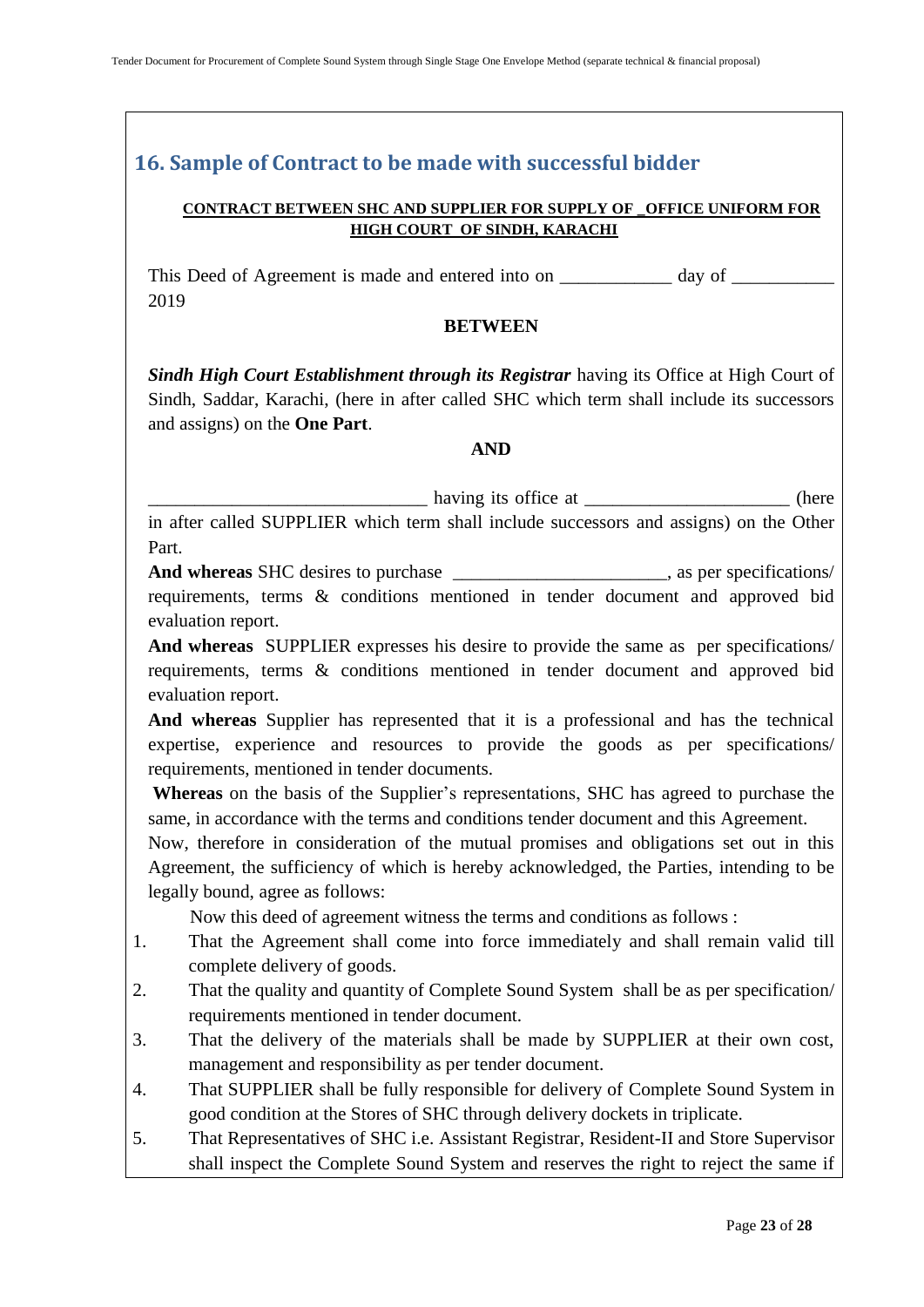the representative(s) considers those to be inferior quality to the approved specifications.

- 6. That Sound System rejected by the representative(s) of SHC shall be replaced by SUPPLIER and SUPPLIER shall bear all risks/costs of the materials rejected by SHC.
- 7. That SHC reserves the right to change the quantity of items as per availability of budget and rules.
- 8. That SUPPLIER shall indemnify SHC in respect of all claims, damages, compensation or expenses payable in consequence of any injury or accident caused by them i.e., SUPPLIER.
- 9. That cost of transportation, or any other incidental charges, if required in connection of the delivery of Complete Sound System shall be borne by SUPPLIER, as per rules.
- 10. That bills submitted by SUPPLIER shall be forwarded to A.G Sindh by SHC. SUPPLIER shall be responsible to submit copies of relevant documents along with bill in coordination with Office of Budget Branch of SHC.
- 11. That all taxes shall be deducted by the Office of A.G Sindh and its decision shall be final.
- 12. That all government taxes shall be applicable as per rules.
- 13. That Bid Security shall be released after submission of Performance Security of 5% of contract price.
- 14. That if SUPPLIER fails to deliver the materials as per agreed Schedule, penalty will be imposed by SHC at the rate of (1%) of total contract value for each day of delay.
- 15. That the terms of this Agreement shall be GOVERNED by the Laws of the Land.
- 16. The failure of a Party to fulfill any of its obligations under this Agreement shall not be considered to be a breach of, or a default under, this Agreement insofar as the inability arises from an event of Force Majeure, provided that the Party affected by that event has taken reasonable precautions, due care and attempted to put in place reasonable alternative arrangements all with the objective of carrying out the terms of this Agreement.
- 17. That In the event of any question or difference or dispute whatsoever arising between the Parties under or in connection with this Agreement or any provision herein contained or its constructions hereof, or as to any matter in any way connected therewith or arising therefrom which cannot be resolved amicably shall be referred to arbitration and finally settled by three arbitrators, one to be appointed by each party and the third by the two appointed arbitrators, in accordance with the Arbitration Act, 1940. The language of arbitration shall be English and the venue of the arbitration shall be Karachi. The decision of the arbitrators shall be final and binding on the Parties who shall give full effect thereto. Any judgment may be entered upon the award in any competent court having jurisdiction.

 IN WITNESS WHEREOF, each of the Parties has caused this Agreement to be executed by their respective, fully authorized representatives as of the date first written above.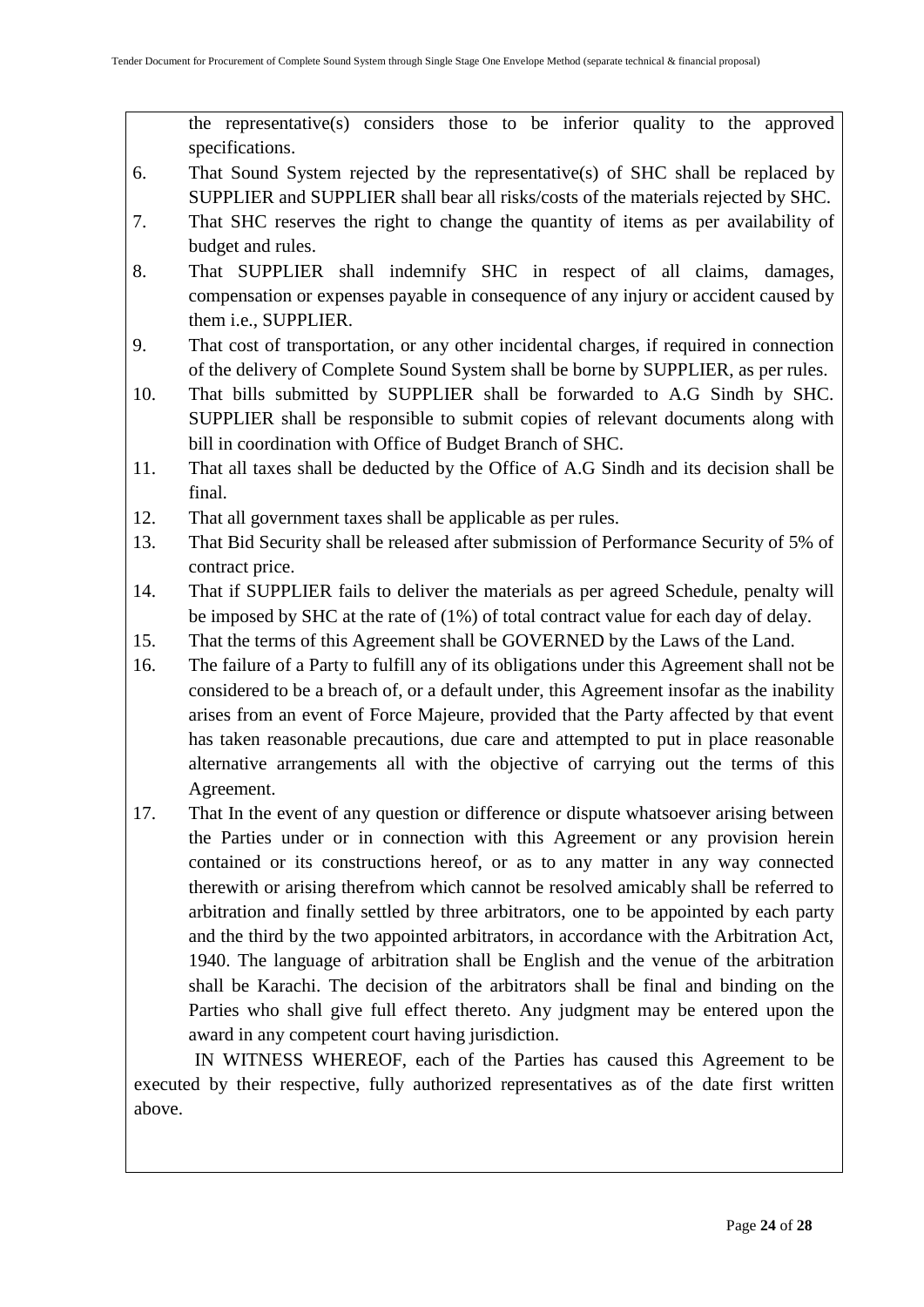| <b>REGISTRAR, HIGH COURT OF SINDH</b>      | M/s.                 |
|--------------------------------------------|----------------------|
| SIGNATURE & OFFICIAL STAMP<br><b>STAMP</b> | SIGNATURE & OFFICIAL |
| <b>WITNESS:</b>                            |                      |
| NAME:                                      |                      |
| SIGNATURE & OFFICIAL STAMP<br><b>STAMP</b> | SIGNATURE & OFFICIAL |
| NAME:                                      |                      |

I have carefully read & understood the contents of "Sample Contract" and I do not have any objection on its contents.

<span id="page-24-0"></span>

| Name:               |  |
|---------------------|--|
|                     |  |
| <b>Designation:</b> |  |
|                     |  |
| Signature & stamp   |  |
|                     |  |
|                     |  |
|                     |  |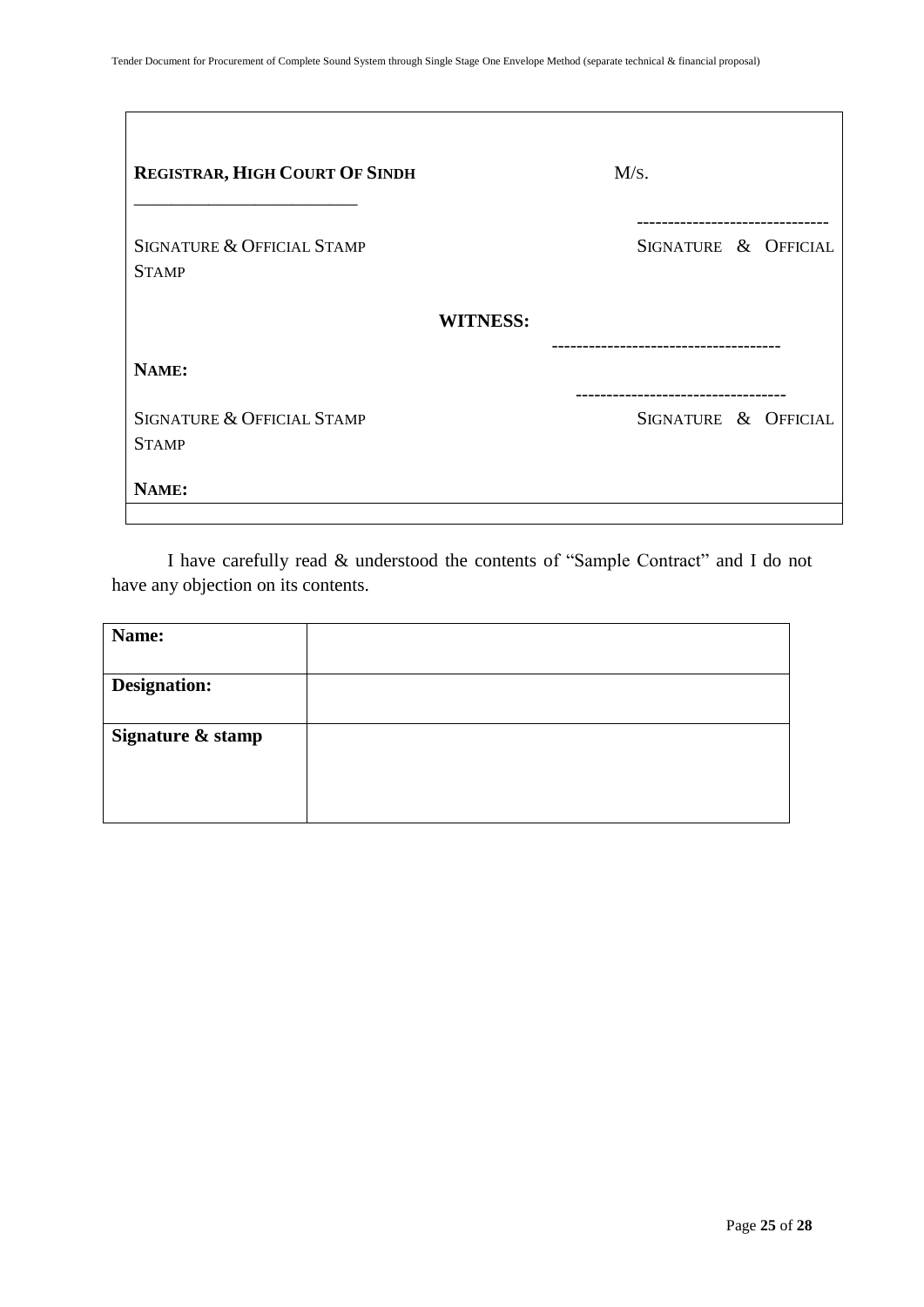# **17. Format of Undertaking:**

.

|             | We,<br>located<br>at                                                                                                                                                                                                                                                                                                                                                                                                                                                 |  |
|-------------|----------------------------------------------------------------------------------------------------------------------------------------------------------------------------------------------------------------------------------------------------------------------------------------------------------------------------------------------------------------------------------------------------------------------------------------------------------------------|--|
|             | do hereby declare on Oath at under:-                                                                                                                                                                                                                                                                                                                                                                                                                                 |  |
| 1.          | That we are not black listed from any government/ semi government/ autonomous/<br>private or any other national or international organization since the date of                                                                                                                                                                                                                                                                                                      |  |
|             | operation.<br>2. That there is no outstanding dispute between our company and any other<br>organization.                                                                                                                                                                                                                                                                                                                                                             |  |
| 3.          | That we are not defaulter with any bank or financial institution.                                                                                                                                                                                                                                                                                                                                                                                                    |  |
| 4.          | That we have not provided any false/ misleading information to High Court of<br>Sindh.                                                                                                                                                                                                                                                                                                                                                                               |  |
| 5.          | It is undertaken that our organization will not engage in corrupt, fraudulent,<br>collusive, coercive or obstructive practices in competing for the tender in question.                                                                                                                                                                                                                                                                                              |  |
| 6.          | It is undertaken to indemnify Sindh High Court for any loss or damage incurred due<br>to corrupt business practices of our organization (if any) and if the same is proved<br>then we will pay compensation to High Court of Sindh an amount equivalent to ten<br>times the sum of any commission, gratification, bribe, finder's fee or kickback<br>given by our organization (if any) for the purpose of obtaining or inducing the<br>procurement of any contract. |  |
|             | <b>Name of Deponent:</b>                                                                                                                                                                                                                                                                                                                                                                                                                                             |  |
|             | <b>Designation:</b>                                                                                                                                                                                                                                                                                                                                                                                                                                                  |  |
|             | Signature & stamp                                                                                                                                                                                                                                                                                                                                                                                                                                                    |  |
| <b>Date</b> |                                                                                                                                                                                                                                                                                                                                                                                                                                                                      |  |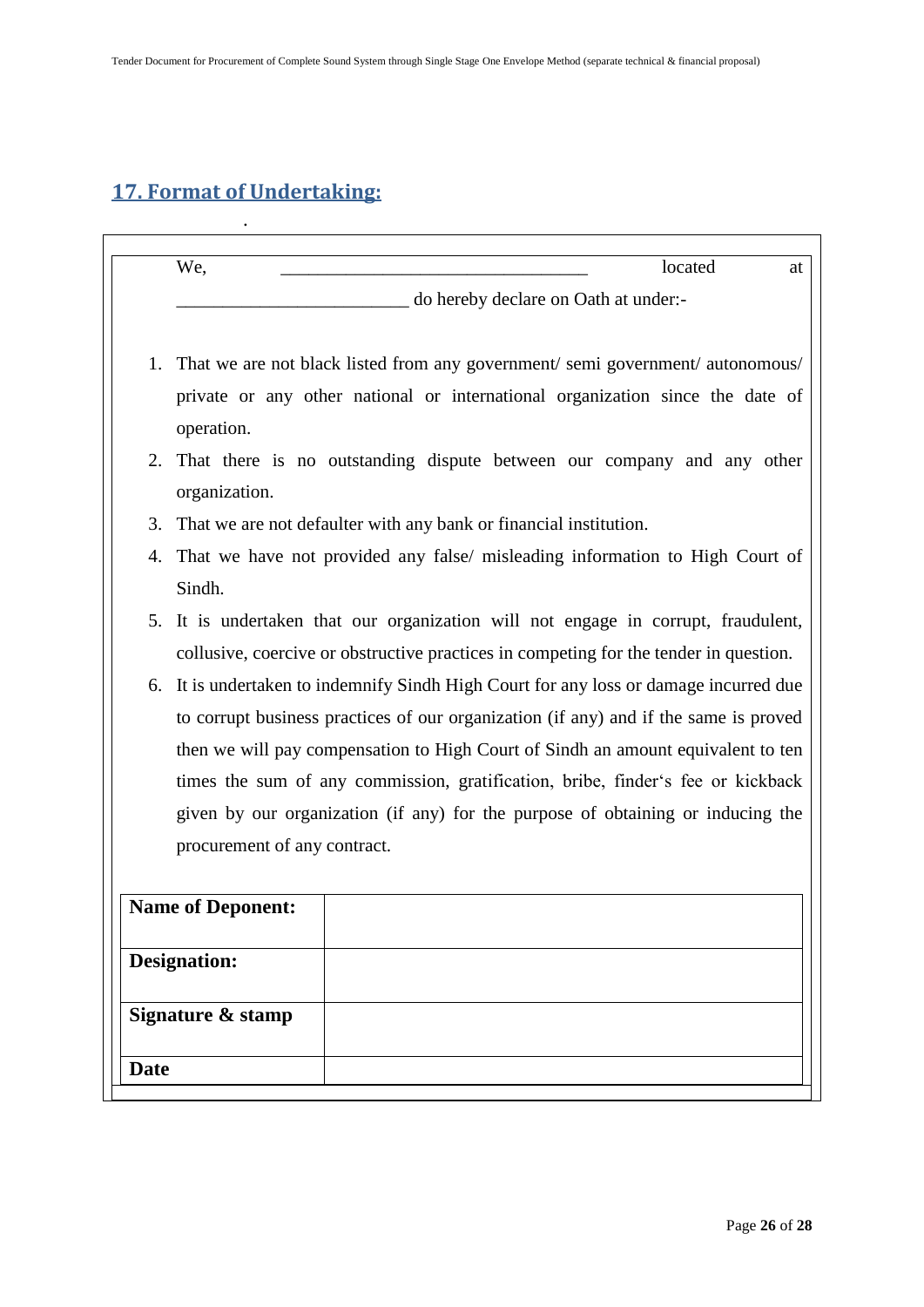### <span id="page-26-0"></span>**18. SAMPLE OF INTEGRITY PACT**

#### **DECLARATION OF FEES, COMMISSION AND BROKERAGE ETC PAYABLE BY THE SUPPLIERS OF GOODS, SERVICES & WORKS IN CONTRACTS WORTH RS.10.00 MILLION OR MORE**

Contract No. Contract Value: \_\_\_\_\_\_\_\_\_\_\_\_\_\_\_\_ Contract Title: \_\_\_\_\_\_\_\_\_\_\_\_\_\_\_\_\_

………………………………… [*Name of Contractor*] hereby declares that it has not obtained or induced the procurement of any contract, right, interest, privilege or other obligation or benefit from Government of Sindh (GoS) or any administrative department or agency thereof or any other entity owned or controlled by GoS through any corrupt business practice.

Without limiting the generality of the foregoing, [*name of Contractor*] represents and warrants that it has fully declared the brokerage, commission, fees etc. paid or payable to anyone and not given or agreed to give and shall not give or agree to give to anyone within or outside Pakistan either directly or indirectly through any natural or juridical person, including its affiliate, agent, associate, broker, consultant, director, promoter, shareholder, sponsor or subsidiary, any commission, gratification, bribe, finder"s fee or kickback, whether described as consultation fee or otherwise, with the object of obtaining or inducing the procurement of a contract, right, interest, privilege or other obligation or benefit in whatsoever form from GoS, except that which has been expressly declared pursuant hereto.

[*name of Contractor*] certifies that it has made and will make full disclosure of all agreements and arrangements with all persons in respect of or related to the transaction with GoS and has not taken any action or will not take any action to circumvent the above declaration, representation or warranty.

[N*ame of Contractor*] accepts full responsibility and strict liability for making any false declaration, not making full disclosure, misrepresenting facts or taking any action likely to defeat the purpose of this declaration, representation and warranty. It agrees that any contract, right, interest, privilege or other obligation or benefit obtained or procured as aforesaid shall, without prejudice to any other rights and remedies available to GoS under any law, contract or other instrument, be voidable at the option of GoS.

Notwithstanding any rights and remedies exercised by GoS in this regard, [*name of Contractor*] agrees to indemnify GoS for any loss or damage incurred by it on account of its corrupt business practices and further pay compensation to GoS in an amount equivalent to ten time the sum of any commission, gratification, bribe, finder"s fee or kickback given by [*name of Contractor]* as aforesaid for the purpose of obtaining or inducing the procurement of any contract, right, interest, privilege or other obligation or benefit in whatsoever form from GoS.

Name of Procuring Agency: ……………… Name of Contractor: …………

| Signature: $\dots \dots \dots \dots \dots \dots \dots$ |  |
|--------------------------------------------------------|--|
|                                                        |  |

[Seal] [Seal]